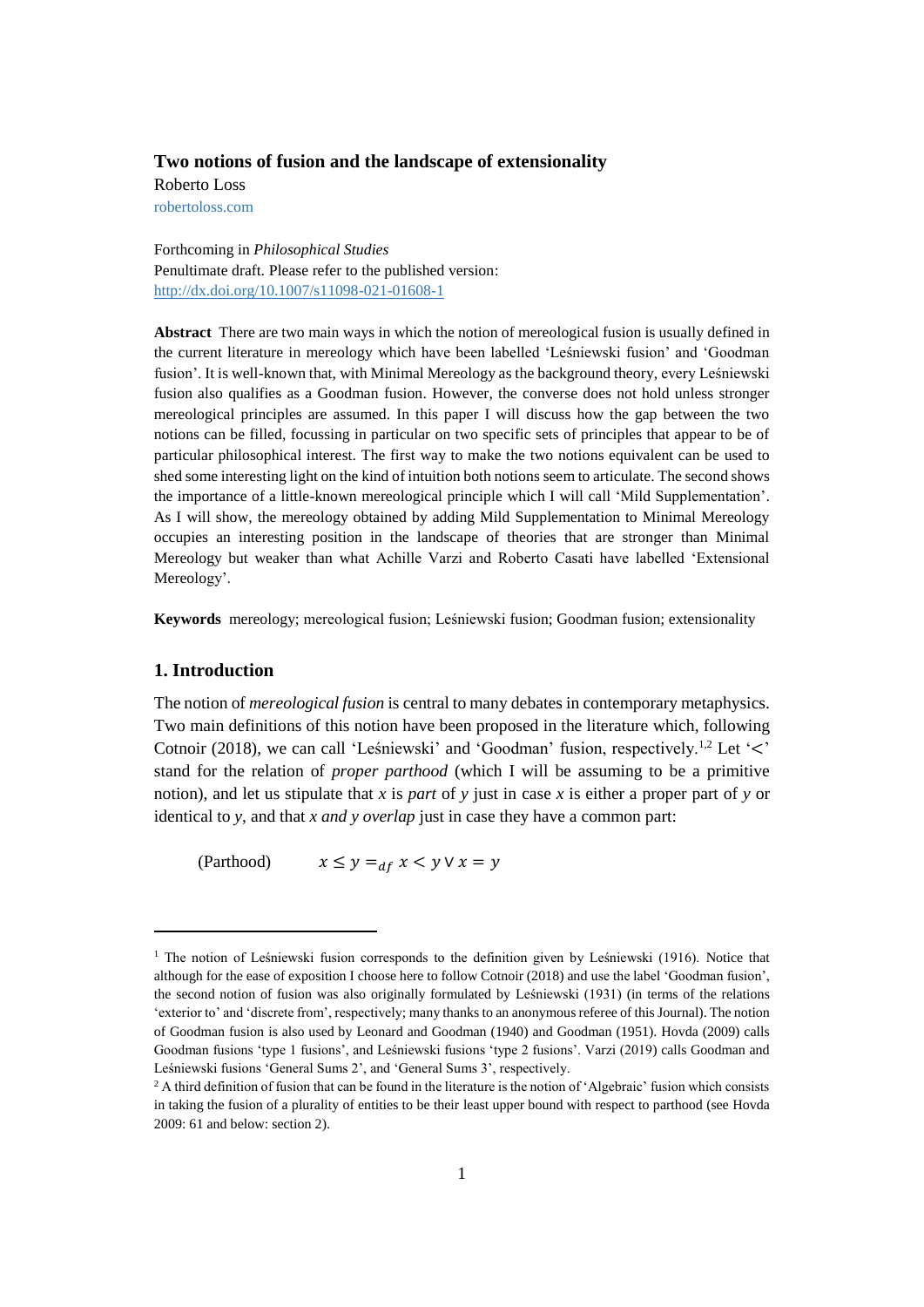(Overlap) 
$$
0xy =_{df} \exists z (z \le x \land z \le y)
$$

By adopting the following abbreviations for ease of exposition (where ' $yy$ ' is a plural variable and '≺' is the one-many 'one of' relation)

$$
x0yy =_{af} \exists z(z \prec yy \land 0xz)
$$
  

$$
xx \le y =_{af} \forall z(z \prec xx \rightarrow z \le y)
$$

(' $x0yy'$  and ' $xx \leq y'$  can be read as '*x* overlaps the *yy*', and 'all the *xx* are part of *y*', respectively) the notions of Leśniewski fusion and Goodman fusion can be defined as follows:

(L-def) 
$$
xF^Lyy =_{df} yy \le x \wedge \forall z(z \le x \rightarrow zOyy)
$$
  
(G-def)  $xF^Gyy =_{df} \forall z(Ozx \leftrightarrow zOyy)$ 

The mereological theory known in the literature as 'Minimal Mereology' (henceforth '**MM**') can be axiomatized by means of the following two principles—transitivity of proper parthood and Weak Supplementation:

(*-Transitivity*) 
$$
\forall x \forall y \forall z ((x < y \land y < z) \rightarrow x < z)
$$
  
(WSP)  $\forall x \forall y (x < y \rightarrow \exists z (z \le y \land \sim 0zx))$ 

(notice that **MM** entails that proper parthood is a strict partial order, and so it is not only transitive but also irreflexive and asymmetric). As is well-known (see, for instance, Pietruszczak 2005: 216), in the presence of (<-Transitivity) every Leśniewski-fusion (or 'L-fusion' for short) qualifies as a Goodman-fusion (or 'G-fusion' for short):

 $(L$ -to-G)  $\forall x \forall yy (xF^Lyy \rightarrow xF^Gyy)^3$ 

 $\overline{a}$ 

<sup>3</sup> *Proof*. Suppose that *x* L-fuses the *yy*. If some entity *z* overlaps *x*, then *z* and *x* have at least a part *w* in common. By (L-def), *w* overlaps the *yy* and so has a part *j* in common with some of the *yy*. By (<-Transitivity) it follows that *j* is also part of *z*, so that also *z* overlaps the *yy*. By generalization, it follows that if something overlaps *x* then it overlaps the *yy*. Suppose, instead, that some entity *z* overlaps the *yy*. Then, *z* has at least a part *w* in common with some of the *yy*. By (L-def) the *yy* are all parts of *x*. Since *w* is part of one of the *yy*, we have, by (<-Transitivity), that *w* is part of *x*, so that *z* has a part in common with *x*. By generalization it follows that if something overlaps the *yy*, then it overlaps *x*. Therefore, something overlaps *x* if and only if it overlaps the *yy*, which means that *x* G-fuses the *yy*. ∎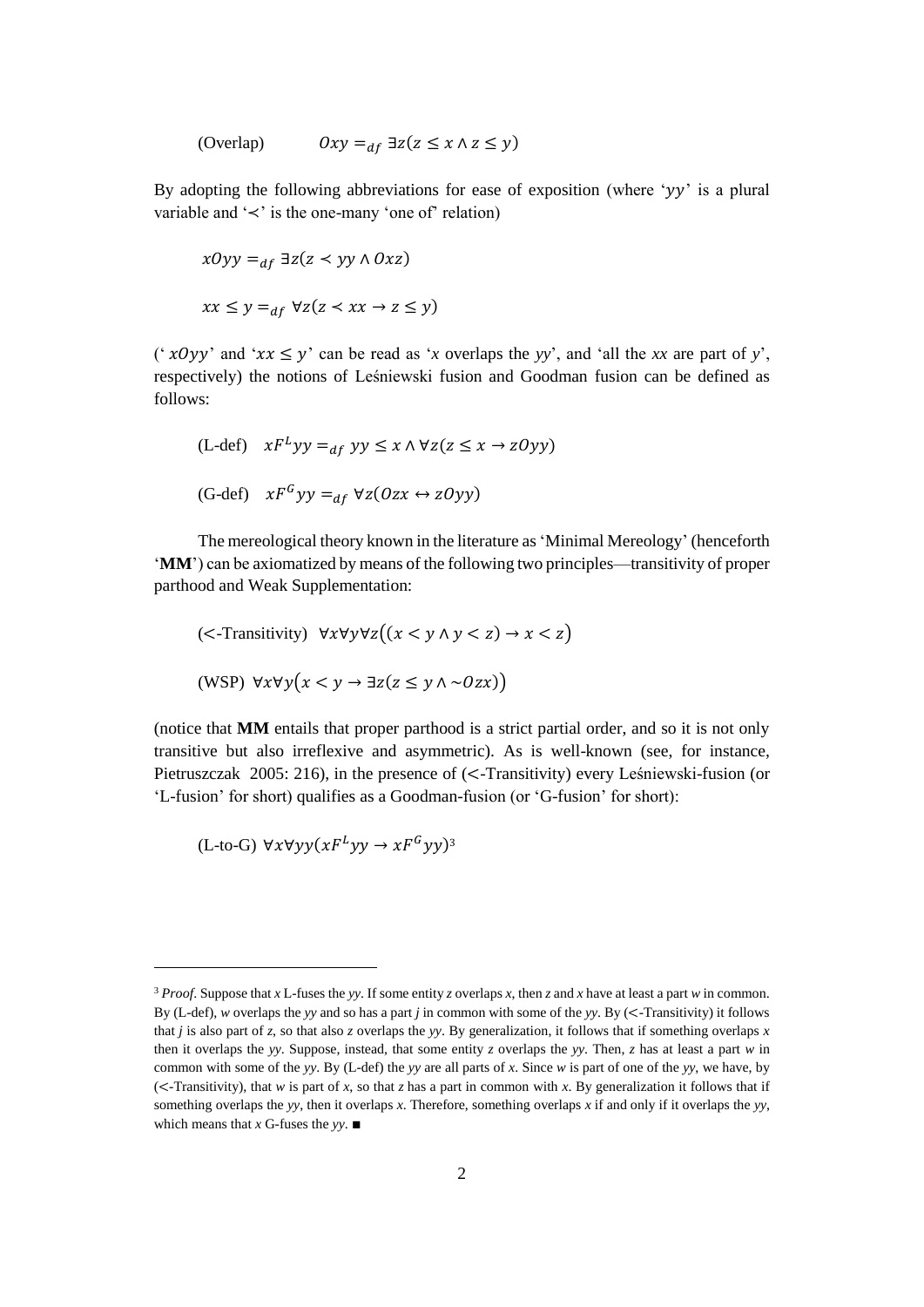However, even under the assumption of **MM**, we don't have that every G-fusion qualifies as an L-fusion, as one can easily appreciate from the model depicted in Figure 1. In fact, as



noted by Pietruszczak (2018: 147), Hovda (2009: 64-5) and Varzi (2009: 602), in Figure 1 many pluralities of entities have a G-fusion without having an L-fusion. For instance, the plurality  $[a, b, c, d]$  (that is, the plurality of entities that are identical to either  $a, b, c,$  or  $d$ )<sup>4</sup> is G-fused by both *a* and *b*, and yet there is no entity that is their L-fusion, given that no entity has all of them as parts (as required by the first conjunct of (L-def)). It follows, therefore, that the following principle—stating that something is an L-fusion if and only if it is a G-fusion—is *not* a theorem of **MM**:

 $(EqLG) \quad \forall x \forall y y (xF^Lyy \leftrightarrow xF^Gyy)$ 

This naturally raises the question as to which pluralities of pairwise logically independent principles jointly entail (EqLG)—with **MM** in the background—and are entailed by it. In other words: let say that a plurality  $S_1, ..., S_n$  of sentences (taken together) *are a way of expressing* (or, more simply, *express*) *the difference between L-fusions and G-fusions* just in case the following is true:

(Diff) (i) for every *m* and *o* (1 ≤ *m*/*o* ≤ *n*), if *m* ≠ *o*, then **MM**, 
$$
S_m
$$
  $\nvdash S_0$   
(ii) **MM**,  $S_1$ , ...,  $S_n$   $\vdash$  (EqLG) and, for every *m* (1 ≤ *m* ≤ *n*), **MM**, (EqLG)  $\vdash$   
 $S_m$ 

The question raised by the considerations just made is, thus, the following: which pluralities of sentences comply with (Diff) and, thus, 'express the difference' between L-fusions and G-fusions?

The aim of this paper is not to list all the possible ways to express the difference between L-fusions and G-fusions. Rather, I will only discuss two ways to do so that appear to be of particular interest. In the literature, it is a well-known fact that, assuming  $\ll$ Transitivity), (EqLG) is equivalent to Strong Supplementation:

$$
(SSP) \ \forall x \forall y \big( x \not\leq y \rightarrow \exists z \big( z \leq x \land \sim Ozy \big) \big)
$$

<sup>&</sup>lt;sup>4</sup> Letting ' $uxx.\phi xx'$  stand for the plural definite description 'the xx that  $\phi'$ , ' $[x_1, ..., x_2]$ ' is short for ' $\iota xx.\forall z(z \prec xx \leftrightarrow (z = x_1 \vee ... \vee z = x_n))$ '.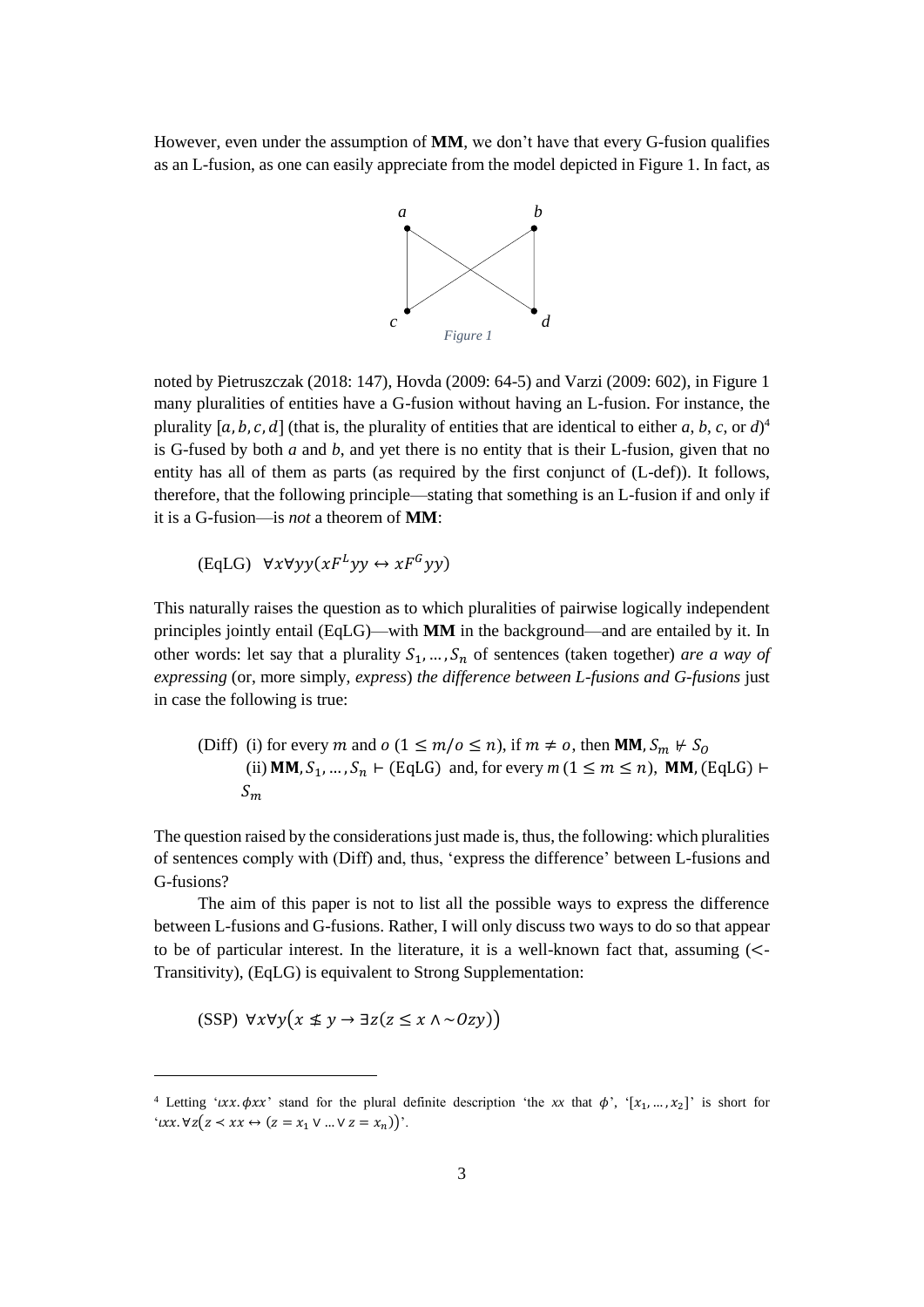(Pietruszczak 2005: 218, 2018: 142; Gruszczyński 2013: 140; Varzi 2019: section 4.3), and thus, that (SSP) complies with (Diff). As I will argue in section 2, however, there is a way to reach this result which shows how (L-def) and (G-def) can be seen as articulating the same, highly plausible intuition concerning the notion of mereological fusion. In section 3, I will argue that there is a second way of articulating the difference between L-fusions and G-fusions on the background of **MM** which reveals the importance of a little-known mereological principle that I will label 'Mild Supplementation'. As I will show, Mild Supplementation will allow us to unearth a theory which appears to occupy an interesting position in the logical space lying between **MM** and the theory that Casati and Varzi (1999) call 'Extensional Mereology'.

### **2. L-fusions, G-fusions and Strong Supplementation**

According to the definition of L-fusion, an entity *x* is an L-fusion of a plurality *yy* of entities just in case all the *yy* are part of *x* and every part of *x* overlaps at least one of the *yy*. Instead, according to the definition of G-fusion, an entity *x* is a G-fusion of a plurality *yy* of entities just in case something overlaps *x* if and only if it overlaps one of the *yy*:

(L-def) 
$$
xF^Lyy =_{df} yy \le x \wedge \forall z(z \le x \rightarrow zOyy)
$$
  
(G-def)  $xF^Gyy =_{df} \forall z(Ozx \leftrightarrow zOyy)$ 

Consider, then, the second conjunct of (L-def)

(1)  $\forall z(z \leq x \rightarrow z0yy)$ 

Notice that, under the assumption of **MM**, (1) is equivalent to:

(2)  $\forall z (0zx \rightarrow z0yy)^5$ 

But (2) is just the left-to-right direction of (G-def). Consider, then, the right-to-left direction of (G-def):

(3)  $\forall z(zOyy \rightarrow Ozx)$ 

(3) can be unpacked as:

l

(4)  $\forall z(\exists w(w \le vy \land 0wz) \rightarrow 0zx)$ 

 $5$  *Proof.* (1) entails (2). Suppose *z* overlaps *x*. Then, some entity *w* is part of both *z* and *x*. It follows, thus by (1) that *w* overlaps at least some of the *yy*. By the transitivity of parthood, every part of *w* is also a part of *z*, so that also *z* overlaps the *yy.* (2) entails (1). Suppose z is part of x. Then, *z* overlaps x (since by the reflexivity of parthood they have at least a part in common, that is, *z* itself). By (2), *x* also overlaps the *yy*. ∎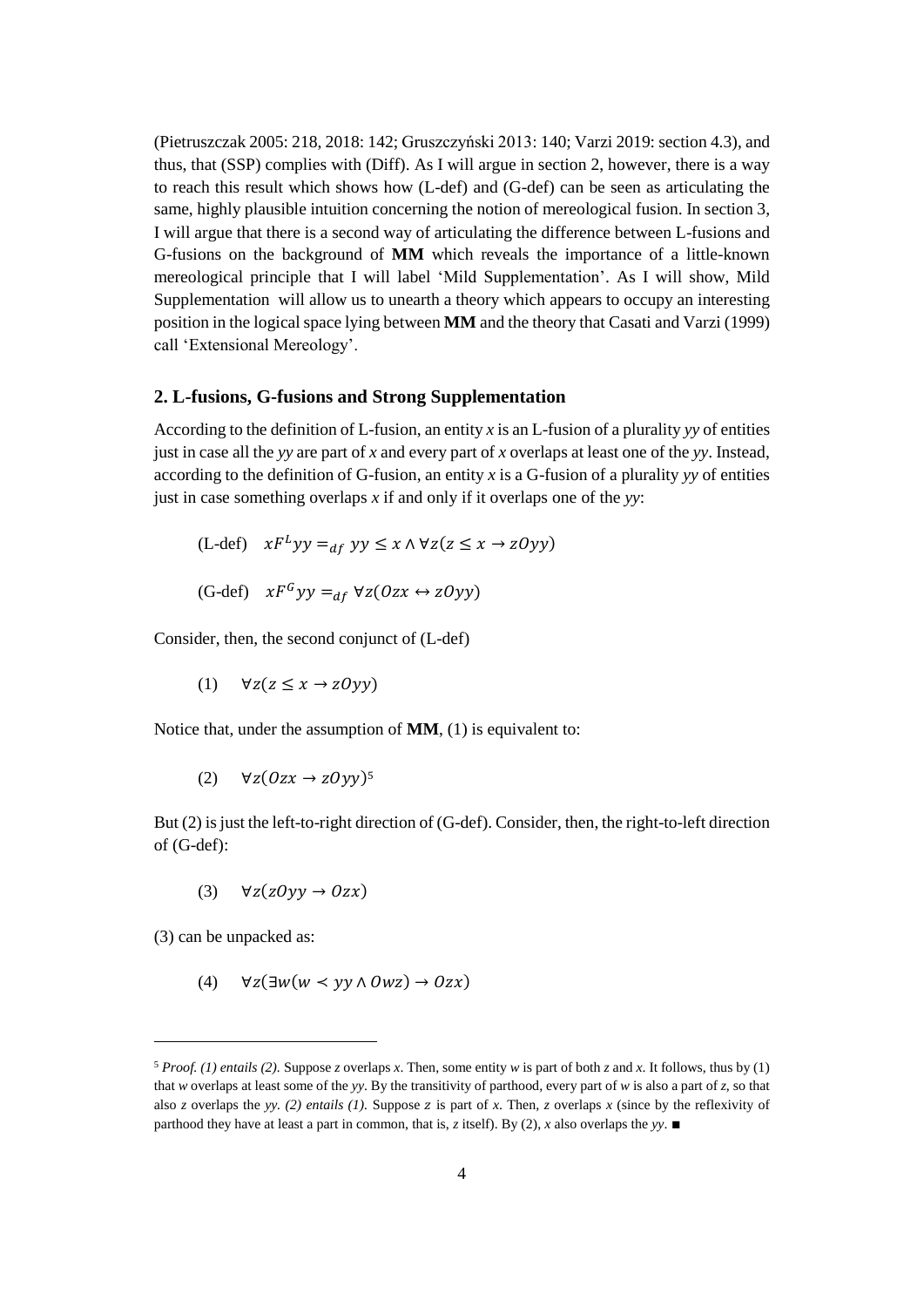In turn, (4) is logically equivalent to:

$$
(5) \quad \forall z (z \prec yy \rightarrow \forall w (0wz \rightarrow 0wx))
$$

Let, then, an entity *x* be *covered by* an entity *y* (' $x \nsubseteq y$ ') if and only if everything that overlaps *x* also overlaps *y*:

$$
(6) \quad x \sqsubseteq y =_{df} \forall z (0zx \rightarrow 0zy)
$$

The right-to-left direction of (G-def) can, then, be rewritten as follows:

$$
(7) \quad \forall z (z \prec yy \rightarrow z \sqsubseteq x)
$$

Putting everything together, we have that, under the assumption of **MM**, (L-def) and (Gdef) are equivalent to the following two definitions:

$$
(L-def+) \qquad xF^Lyy =_{df} \forall z(z \prec yy \to z \le x) \land \forall z(z \le x \to z0yy)
$$

$$
(\text{G-def+}) \qquad xF^Gyy =_{df} \forall z(z \prec yy \rightarrow z \sqsubseteq x) \land \forall z(z \le x \rightarrow z0yy)
$$

Consider the following principle employing pre-theoretic notions of 'containment' and 'covering' (and in which 'fusion' can be taken to be a dummy term for an object that is made from a plurality of entities):

(Fusion) A an entity x is a fusion of a plurality yy of entities just in case (i) x 'contains' all the *yy*, and (ii) the *yy* 'cover' all of *x*.

(Fusion) strikes me as a highly intuitive principle. If *x* didn't 'contain' *z* and *z* was one of the *yy*, how could one say that *x* a fusion of *them*? At the same time, if some part of *x* wasn't completely 'covered' by the *yy*—if some part of *x* was *free of* the *yy*, so to speak—how could a fusion of the *yy* be identical to  $x$ ? (L-def+) and (G-def+) allow one to appreciate at a glance how close the two definitions are. Both  $(L-def+)$  and  $(G-def+)$  consist, in fact, in a conjunction which can be seen as formulating the two conditions expressed by (Fusion). The 'covering condition' is expressed in the second conjunct of (L-def+) and (G-def+) in the same way: *x* is covered by the *yy* in the sense that every part of *x* overlaps at least one of the *yy*, so that no part of *x* is disjoint from—and, in this sense, 'free of'—all of them. We can call this sense of covering *plural covering* (or *many-one covering*). The difference between (L-def+) and (G-def+) concerns the way in which the 'containment condition' is expressed in their first conjunct. According to (L-def+), to contain an entity is to have it as a part, so that *x* can contain all the *yy* only if it has all of them as parts. Instead, according to (G-def+), to contain an entity is to cover it, in the sense of overlapping everything it overlaps (we can call this sense of covering *singular covering,* or *one-one covering*, for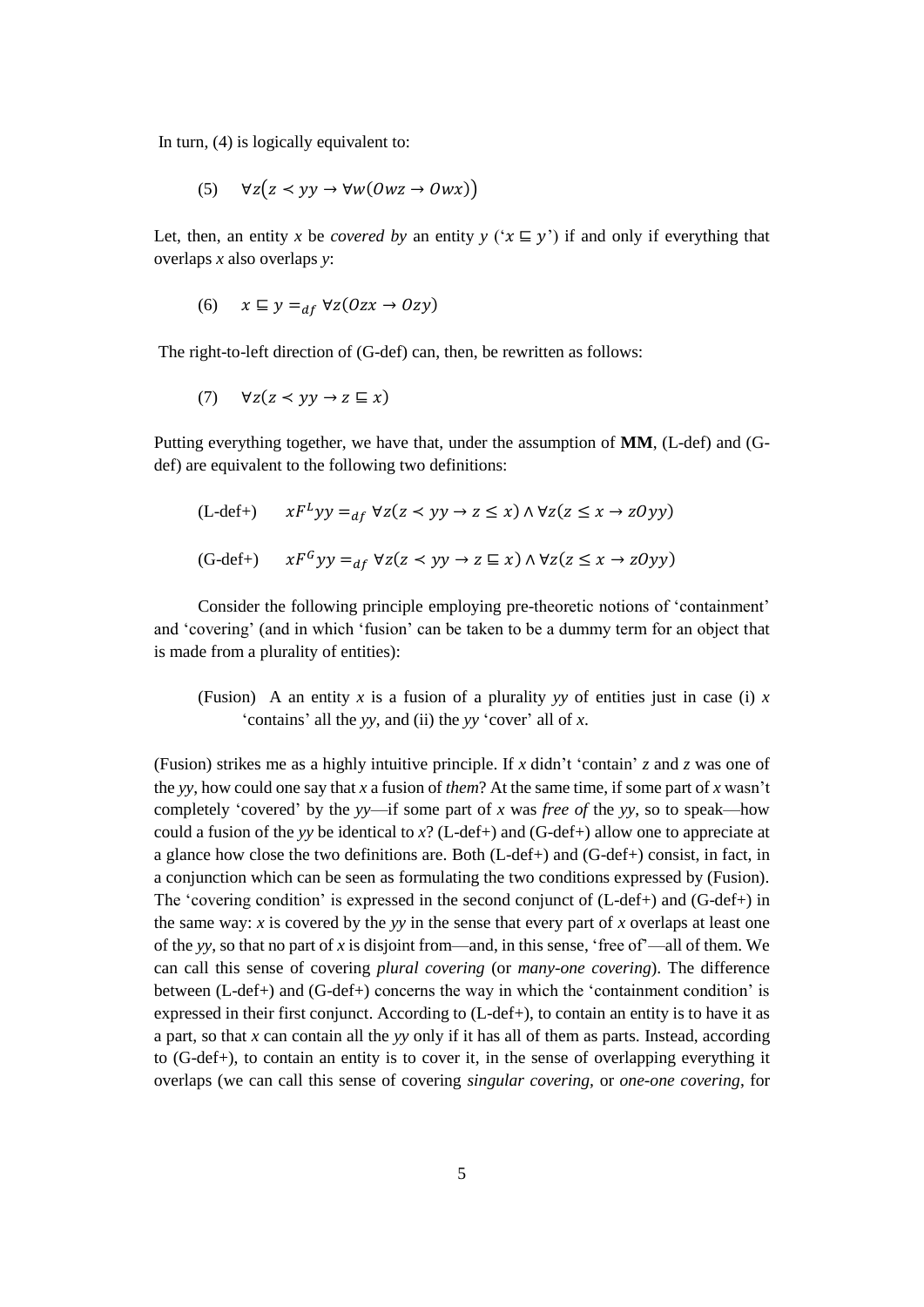disambiguation). Therefore, (L-def+) and (G-def+) can be seen as disagreeing on how the pre-theoretical notion of (mereological) 'containment' should be properly expressed.<sup>6</sup>

Before moving further, notice that a third definition of the notion of fusion can be found in the literature, which following Cotnoir (2018) we can call 'Algebraic' fusion:

(A-def) 
$$
xF^Ayy =_{df} \forall z(z \prec yy \rightarrow z \le x) \land \forall z(\forall w(w \prec yy \rightarrow w \le z) \rightarrow x \le z)
$$
  
\n*z*)

(A-def) gets the 'containment part' of (Fusion) right (or, at least, in a way that is at least *prima facie* legitimate). The problem with (A-def) is the way it gets the 'covering part' of (Fusion). Consider, for instance, the model depicted in Figure 2. In Figure 2 *a* counts as an A-fusion of [b, d]. Yet there is clearly *more* to *a* than just *b* and *d* taken together, namely,



*Figure 2*

*c*. *b* and *d* taken together clearly fail to cover all of *a*. Therefore, as long as we follow (Fusion) as our guiding intuition, the notion of A-fusion appears to fall short of being a live option to define the notion of mereological fusion.<sup>7</sup>

Also the notion of G-fusion may be subjected to some criticism. Consider, in fact, the model depicted in Figure 1. *a* is a fusion of  $[a, b, c, d]$  and yet it doesn't have *b* as a part. However, as Varzi (2009) claims, it may seem that

[...] no matter how exactly one defines the word, one should always expect a fusion to include, among its parts, *all* the things it fuses. (Varzi 2009: 602)

Even worse,  $a$  is a fusion of  $[b]$ —the 'improper' plurality of the things that are identical to *b*—without having it a part. Yet, it may seem plausible to object that

 $\overline{\phantom{a}}$ 

<sup>6</sup> As Cotnoir (2017) notices, 'being in' seems to be said in many ways. In particular, Cotnoir distinguishes between *predicational* 'being in', according to which the relata of 'being in' are objects on the one hand and entities of a higher ontological category on the other, and *containment* 'being in'. The second divides in (i) settheoretical (set-membership), (i) plural-logical (being one of), and (ii) mereological. The focus here is on the notion of mereological containment.

<sup>7</sup> Cotnoir and Bacon (2012: 196) argue that, if parthood is not assumed to be antisymmetric, then the notion of A-fusion may be adequate if paired with the following Complementation axiom which (in the presence of **MM**) is strictly stronger than both (WSP) and (SSP)):

<sup>(</sup>Complementation)  $\forall x \forall y (x \leq y \rightarrow \exists z \forall w (w \leq z \leftrightarrow (w \leq x \land \sim \text{O}wy))$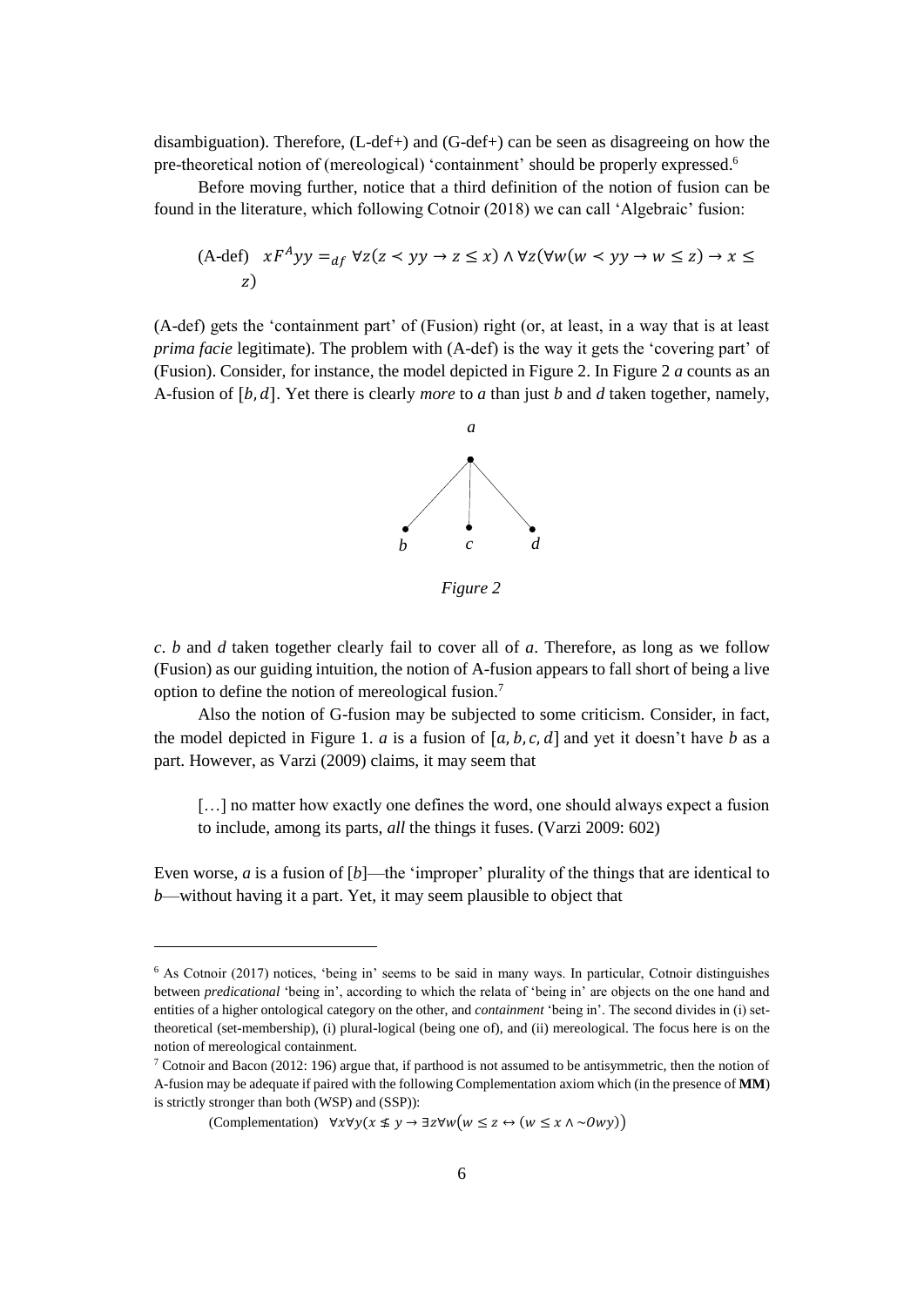surely a fusion is supposed to include, among its parts, at least *some* of the things it fuses. (Varzi 2009: 603)

Notice, first, that G-mereologists endorsing a notion of 'containment-as-covering' agree that a fusion must *contain* all the entities it fuses. What they deny is that, in order to be contained by their fusion, the entities fused must be *part* of the fusion. Therefore, simply replying that a fusion must contain all the entities it fuses *as parts* seems to be dialectically ineffective in this case. Second, G-mereologists appear to have an independent way to argue that in Figure 1 *a* and *b* do contain each other, namely, by appealing to the idea that a fusion is 'nothing over and above' the plurality of its proper parts. This argument can be presented as follows:

- (A1) For every *x* and *y* and *zz*, if *x* contains the *zz* and *y* is nothing over and above the *zz*, then *x* also contains *y*.
- (A2) In Figure 1, *a* contains [*c,d*].
- (A3) *b* is nothing over and above [*c,d*]
- (A4) *Therefore*, *a* contains *b*

(A2) is something that also containment-as-parthood theorists like Varzi (2009) accept. Therefore, whether or not this argument is successful depends on whether G-theorists can appeal to a notion of nothing-over-and-aboveness that is both compatible with antiextensionalism and such as to make (A1) and (A3) true.

Many philosophers share the intuition that a whole is nothing over and above the parts it fuses:<sup>8</sup> if I buy separately the four parts composing a certain lot of land, I don't need to *also* buy the lot they compose. Similarly, if I buy six cans of beer, I don't need to spend extra money to also buy the six-pack (Baxter 1988). Several ways to cash out the slippery notion of nothing-over-and-aboveness have been proposed in the literature. <sup>9</sup> However, many of them appear to be incompatible with anti-extensionalist models like the one depicted in Figure 1. For instance, G-theorists cannot take a whole to be nothing over and above its parts in the sense that it is *literally identical* to its parts taken together (a thesis commonly known as 'Strong Composition as Identity').<sup>10</sup> In fact, if both *a* and *b* in Figure 1 were identical to the plurality of their proper parts then (by symmetry and transitivity of identity) they themselves would be identical. Similarly, G-mereologists cannot take a composite entity to be nothing over and above its parts in the sense that it is *the only object* that is composed of those parts (Smid 2017: 2; 12, fn 2), as that would also be straightforwardly inconsistent with Figure 1. More generally, the idea that antiextensionalists cannot claim that entities sharing the same proper parts are nothing over and above them may indeed seem to have the ring of intuitiveness to it:

<sup>8</sup> See, among many others, Lewis (1991), Varzi (2014), and for additional references Smid (2017).

<sup>9</sup> Smid (2017), for instance, recently distinguishes between five readings of '*x* is nothing over and above the *yy*': (i) *x* is not an additional commitment with respect to the *yy*, (ii) the existence of the *yy* is sufficient for the existence of x, (iii) x is the only object that is composed of the yy, (iv) x has no properties that are not reducible to the *yy*, (v) *x* is identical to the *yy*.

<sup>&</sup>lt;sup>10</sup> See Cotnoir (2014) for an introduction to Composition as Identity.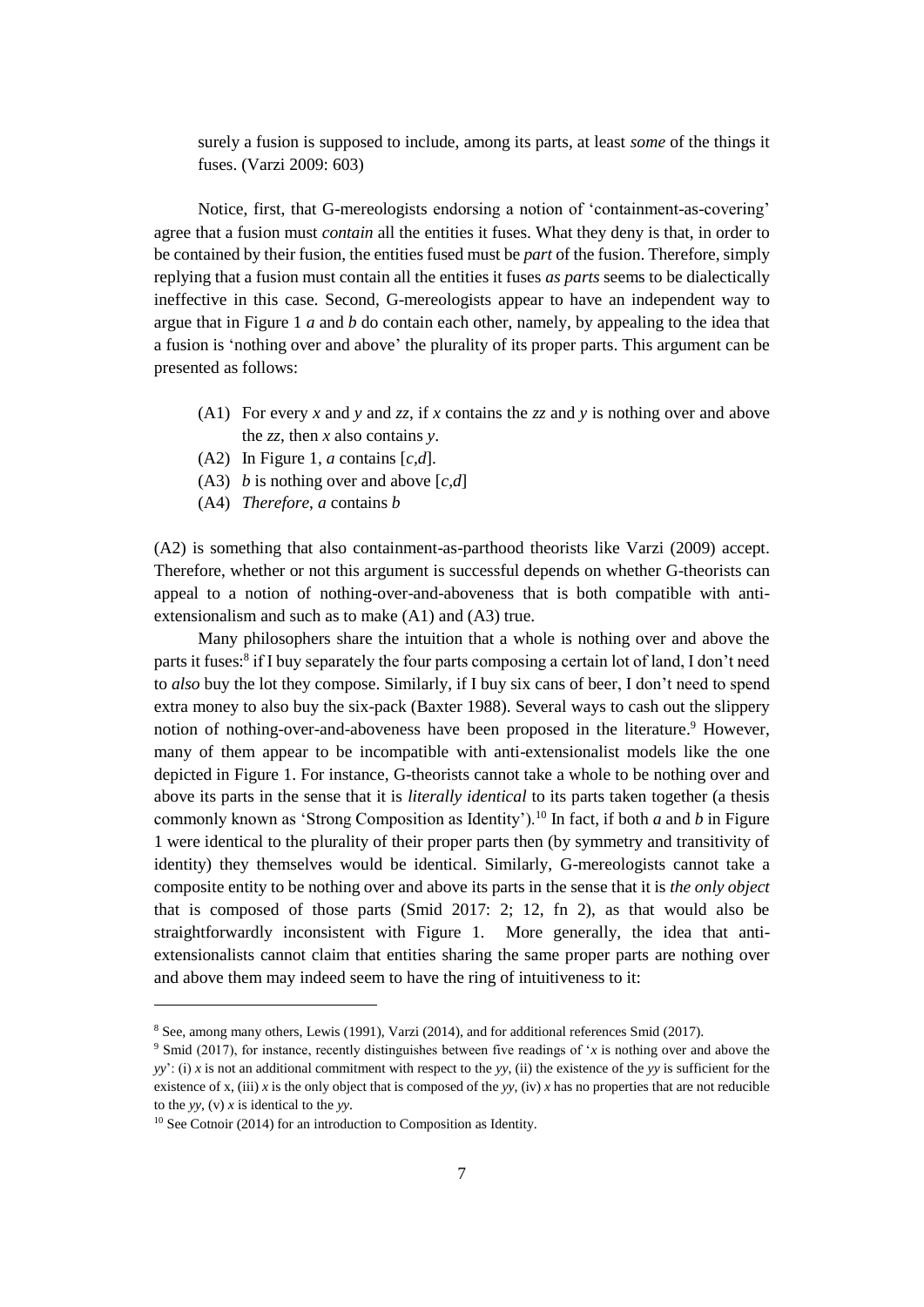if some *X*s compose two things, then wholes could not be "nothing over and above their parts." How could *distinct* things each be nothing over and above the *same* parts? (Sider 2007: 70; my italics)

Gilmore (2010: 181) formulates the principle that appears to be behind Sider's (2007) intuition as follows:

'P1 For any *Xs*, any *y*, and any *z*, if *y* is nothing over and above the *Xs*, and *z* is nothing over and above the *Xs*, then  $y = z'$  (Gilmore 2010: 181)

As Gilmore argues, as intuitive as P1 may initially sound, there seem to be good reasons to doubt it. Consider, in fact, the following principle  $P1+$  which extends P1 to pluralities of entities:

'P1+ For any *X*s, any *Y*s, and any *Z*s, if [the *Y*s are nothing over and above the *X*s, the *Z*s are nothing over and above the *X*s, and there are exactly as many of the *Y*s as there are of the *Z*s], then the *Y*s = the *Z*s.' (Gilmore 2010: 181)

If being nothing over and above is 'identity-like' as P1 suggests, it seems that also  $P1+$ should be accepted as true. However, P1+ is intuitively *false*: both the rows and the columns in my chessboard (which are equal in number) are nothing over and above the squares of my chessboard, and yet they are not identical (the rows run horizontally, the columns vertically). It seems, therefore, that if we are 'free to endorse the nonidentity of pluralities [...] each of which [are] nothing over the same things' we should also be 'free to endorse the nonidentity of single individuals [that are] nothing over and above the same things' (Gilmore 2010: 182).

Furthermore, there seems to be at least one possible way to account for the notion of 'being nothing over and above' that is both consistent with anti-extensionalist models like the one of Figure 1 and with premises (A1) and (A3). The general idea behind this account can be briefly sketched as follows. Intuitively, certain entities seem to depend for their existence on other entities. In particular, composite entities are often claimed to depend for their existence on their proper parts. This notion of existential dependence can be understood by means of the notion of *metaphysical grounding*, in at least two ways.<sup>11</sup> The first one, proposed by Correia (2005) and Schnieder (2006), is that of taking an entity *x* to depend existentially on a plurality *yy* of entities if and only if the fact that *x* exists is grounded in some facts concerning the *yy*. Alternatively, one could follow Schaffer (2009) and *identify* this notion of dependence with a primitive, cross-categorical relation of

 $\overline{\phantom{a}}$ 

 $11$  For a general introduction on the notion of grounding see Correia and Schnieder (2012). On the idea that a whole is grounded in its parts see, among others, Cameron (2014) and Loss (2016).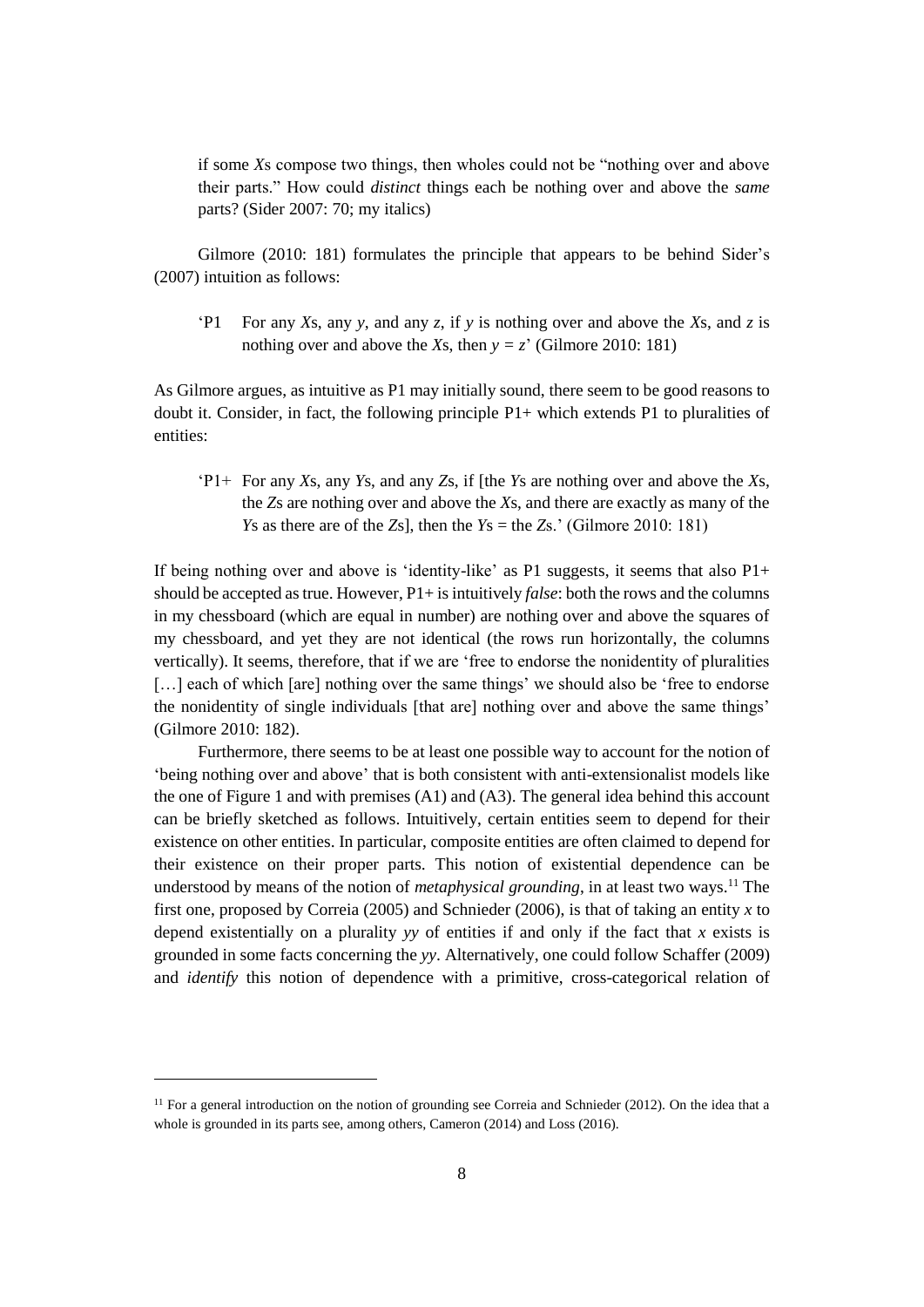grounding.<sup>12,13</sup> In both cases, there seems to be at least some intuitive appeal to the idea that, if *x*'s existence is grounded in the *yy*, then *x owes* its existence to the *yy*, so that *x* and the *yy* are really the same 'portion of reality', or the same 'amount of being', so to speak. 14 This suggests the possibility of the following kind of grounding-based account of nothingover-and-aboveness:

(NOA) The *xx* are nothing over and above the *yy* if and only if either (i) the *xx* depend for their existence on the *yy*, (ii) the *yy* depend for their existence on the *xx*, or (iii) for some *zz*, both the *xx* and the *yy* depend for their existence on the *zz*.

According to (NOA), in order for the *xx* to really 'add something' to the *yy* in the required sense, the portion of reality in which the *xx* consist must not be completely contained in the portion of reality in which the *yy* consist. Therefore, in order to be something over and above the *yy* the *xx* cannot stand in a grounding relation to the *yy* or share a common ground with them. Given (NOA),  $(A3)$  follows directly from the assumption that *b* is grounded in [*c,d*], while (A1) appears to have at least the ring of plausibility to it. Suppose, in fact, that an entity *x* contains the *zz* and that the existence of a certain other entity *y* is grounded in the *zz*. In this case, it seems plausible to say that—in virtue of containing the 'ontological root' of *y* (as we may call it)—*x* also contains *y*. 15

Both this kind of account of the notion of being nothing over and above in terms of grounding and the general idea that anti-extensionalism is compatible with nothing-overand-aboveness may, of course, be challenged. Be that as it may, however, the foregoing considerations seem to show at least that the case against the notion of G-fusion is not as tight as it may appear at first sight and certainly not as straightforward as the case against the notion of A-fusion. Therefore, we seem to have at least some *prima facie* reason to conclude that, *pace* Sider (2007) and Varzi (2009), both the notion of L-fusion and the notion of G-fusion can be taken to be admissible notions of fusion.

<sup>&</sup>lt;sup>12</sup> See Schnieder (2020) for some discussion of these two grounding-based approaches to ontological dependence.

<sup>&</sup>lt;sup>13</sup> Schaffer (2010) himself defends the idea that the cosmos is prior to its parts. However, this choice is clearly independent from the choice of identifying existential dependence with a primitive grounding relation.

<sup>&</sup>lt;sup>14</sup> On the idea that, in general, the grounded is the same portion of reality of its grounds see Schaffer (2016). On the general idea that grounding entails nothing-over-and-aboveness see Fine (2001: 15–16; 2012: 39) and Schaffer (2009: 353).

<sup>15</sup> Skiles (2015: 739-41) has argued that the idea that grounding entails nothing-over-and-aboveness is compatible with 'grounding contingentism' (namely, the idea that grounds do not necessitate what they ground). Notice, however, that G-mereologists don't appear to be forced to endorse grounding contingentism. In fact, at least under the assumption of Correia's and Schnieder's account of ontological dependence, entities that share the same proper parts can existentially depend on them by being grounded in *different facts* about them. For instance, the fact that *a* exists may be grounded simply in the fact that *c* exists and the fact that *d* exist, taken together, while the fact that *b* exists may be grounded in the fact that *c* and *d* are arranged in a certain way *R*. Therefore, when *c* and *d* cease to be *R*-arranged the fact that only *b* ceases to exist (while *a* keeps existing) doesn't appear to be problematic for 'grounding necessitarians'.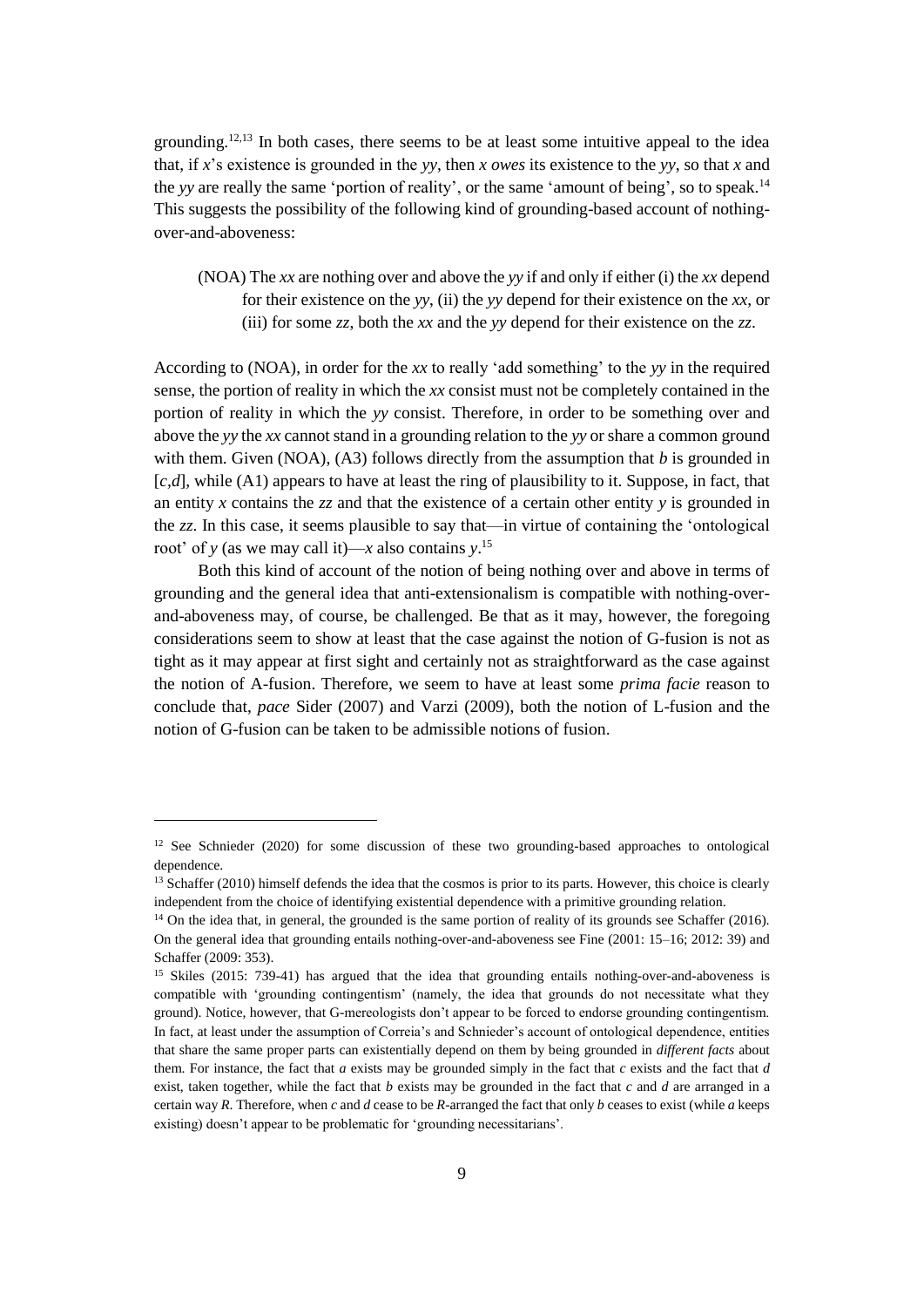Let us now return to the issue concerning the difference between L-fusions and Gfusions. It is a theorem of **MM** that parthood entails covering:<sup>16</sup>

$$
(8) \quad \forall x \forall y (x \le y \to x \sqsubseteq y)
$$

It is, thus, straightforward to observe from the first conjuncts of (L-def+) and (G-def+) that (assuming **MM**) if something is an L-fusion (of a certain plurality of entities) it is also a Gfusion (of those entities):

(9)  $\forall x \forall y y (xF^Lyy \rightarrow xF^Gyy)$ 

In the same way, it is also straightforward to see what principle can fill *by itself* the gap between the two notions. In fact, if an entity  $x$  is a G-fusion of some entities  $yy$ , then although the *yy* cover all of *x* (as required by the second conjunct of  $(L-def+))$  we only have that if something is one of the *yy*, it is only guaranteed to be *covered* by *x* and not to be *part* of it. It is, thus, sufficient to add to the mix the principle according to which if  $x$  is covered by *y*, then *x* is part of  $y$ —

(10) 
$$
\forall x \forall y (x \sqsubseteq y \rightarrow x \leq y)
$$

—in order to guarantee that every G-fusion is also an L-fusion:

(11)  $\forall x \forall y y (xF^G y y \rightarrow xF^L yy)$ 

Notice that if we unpack (10) we get

(12) 
$$
\forall x \forall y (\forall z (0zx \rightarrow 0zy) \rightarrow x \leq y)
$$

which, given **MM**, is equivalent to the Strong Supplementation principle

 $(SSP) \forall x \forall y (x \leq y \rightarrow \exists z (z \leq x \land \sim Ozy))^{17}$ 

Therefore, **MM** and (SSP) jointly entail (EqLG):

 $(13)$  MM,  $(SSP)$  ⊢ (EqLG)

Similarly, it can be proved that (EqLG) and **MM** jointly entail (SSP)

<sup>16</sup> *Proof*: Suppose that *x* is a part of *y* and assume that *z* overlaps *x*. There is, therefore, some entity *w* that is part of both *z* and *x*. So *w* is a part of *x* and *x* is a part of *y*. By the transitivity of parthood, *w* is a part of *y*. Therefore, *z* also overlaps *y*. By generalization, everything that overlaps *x* also overlaps *y* or, in other words, *x* is covered by *y*. ∎

<sup>17</sup> See Pietruszczak (2018: 90; 2020: 34-35).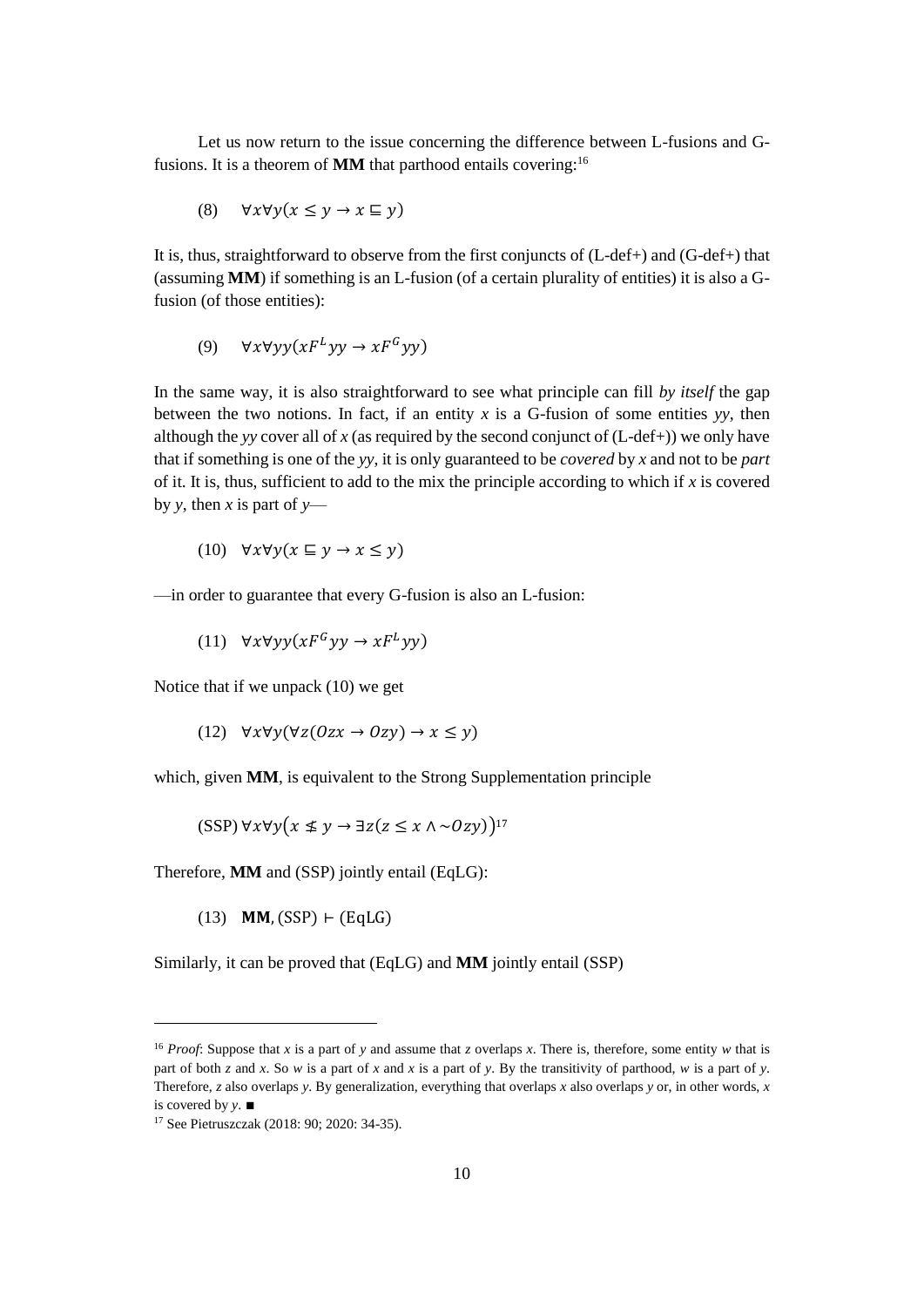# $(14)$  MM,  $(EqLG)$  ⊢ (SSP)

*Proof*. Suppose that *x* is covered by *y*. Clearly, *y* covers itself. Therefore, each of the  $[x, y]$  (that is, the plurality of x and y taken together) is covered by y. On the other hand, every part of *y* overlaps at least some of the  $[x, y]$ , since *y* clearly overlaps itself. Therefore *y* is a G-fusion of  $[x, y]$ . From (EqLG) it follows that *y* is also an L-fusion of the  $[x, y]$ , so that x is a part of y. We have, thus, proved (10), and namely that, for every x and every y, if x is covered by y, then x is a part of y. As we have just seen above, given **MM** (10) is equivalent to (SSP). ∎

We can, thus, conclude that (SSP) is a way to express the difference between L-fusions and G-fusions on the background of **MM**:

(Difference 1) **MM.** (SSP) ⊢ (EqLG) and **MM.** (EqLG) ⊢ (SSP)

This result shouldn't come as a surprise: the fact that, in the presence of (SSP), (Ldef) and (G-def) are equivalent is well-known in the literature.<sup>18</sup> It is, however, the *way* in which we reached this result that is particularly interesting. In fact, what we have done in this section is to unpack both definitions of mereological fusion so as to make a 'containment' part (requiring the fusion to 'contain' in some sense all the things it fuses) and a 'covering' part (requiring the things fused to completely 'cover' the fusion) explicit. This allowed us to interpret the difference between the two notions of fusion as a different way of articulating the notion of containment at play in the definition of fusion: *containment-as-parthood* and *containment-as-covering*. At that point, the 'gap' between the two notions emerged very naturally as the requirement that *covering entail parthood*, which is just a different way to express (SSP). Therefore, in this section we haven't just proved that (SSP) is a way to express the difference between L-fusions and G-fusions. We have also provided a seemingly intuitive explanation as to *why* that is the case, namely because (SSP) functions as a bridge principle between the two different notions of containment in play.

#### **3. Mild Supplementation and Extensionality**

 $\overline{\phantom{a}}$ 

The model of Figure 1 was used to show that, if **MM** is the only mereological assumption in the background, then not every G-fusion is an L-fusion. Figure 1 is a counterexample to Extensionality of Proper Parthood:

$$
(\text{EPP}) \ \forall x \forall y \big(\exists z (z < x) \rightarrow (\forall z (z < x \leftrightarrow z < y) \rightarrow x = y)\big)
$$

This may lead one to suppose that (EPP) is another way to express the difference between the two notion of fusions. However, the model depicted in Figure 3 clearly shows that this is not the case. Consider, in fact, the plurality  $[b_1,b_2,b_3]$  (the '*bs*'). *a* is clearly a G-fusion

<sup>18</sup> See, for instance, Pietruszczak (2005: 216-8), Cotnoir and Bacon (2012: 195-6), and Varzi (2019: 4.3).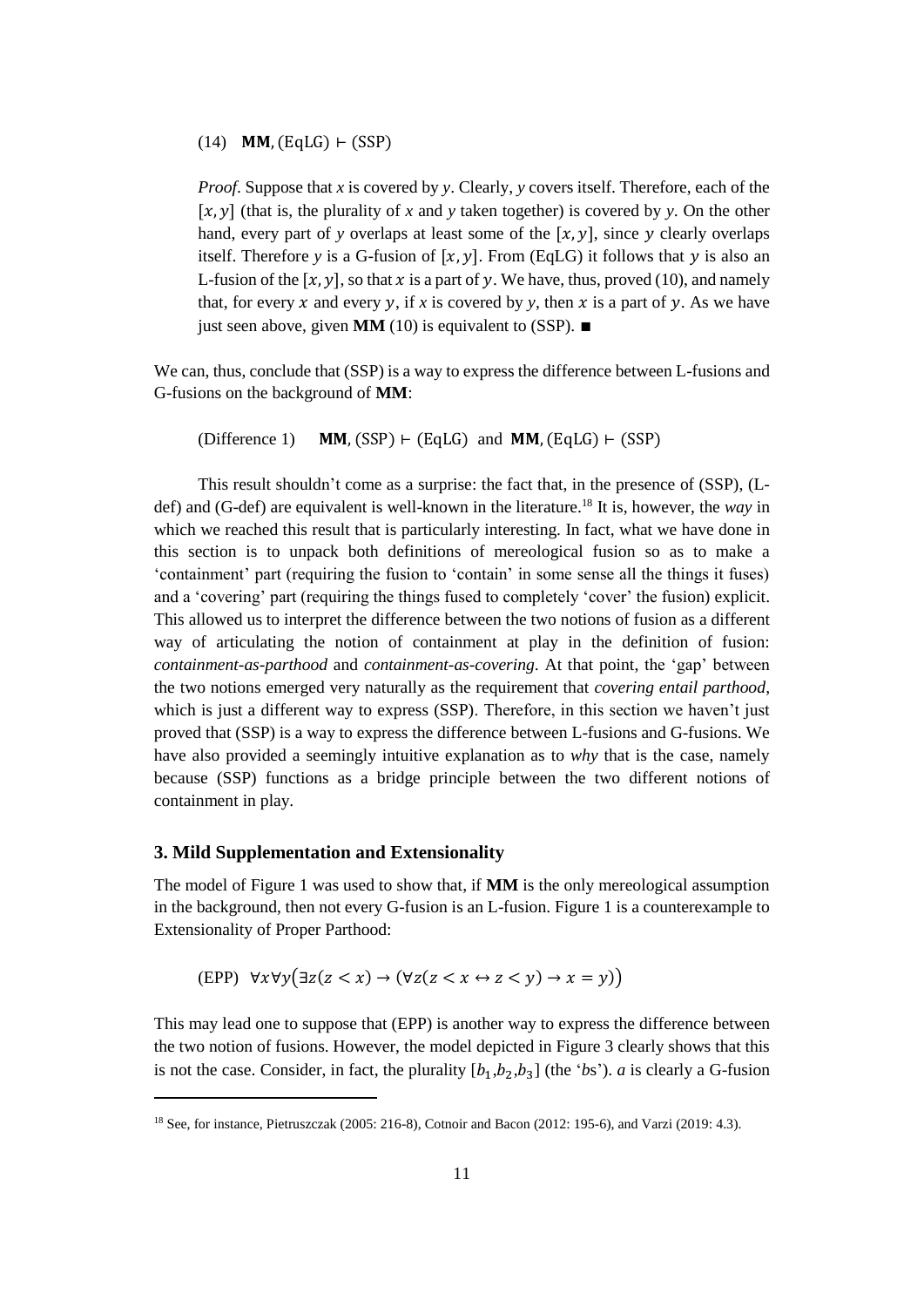of the *b*s, as it covers all of them and it is covered by them (taken together). However, no entity in Figure 3 is an L-fusion of the *b*s, as no entity in Figure 3—not even *a*—has all the *b*s as parts. Figure 3 is a model of (EPP). Therefore, (EPP) is not enough to fill the gap between L-fusions and G-fusions.



*Figure 3*

In Figure 3 *a* would qualify as a fusion of the *b*s if it had all of the *b*s as parts. In that case each of the *b*s would be a *proper* part of *a*. This is, thus, what may appear to be odd about Figure 3: <sup>19</sup> *a* covers each of the *b*s, none of the *b*s covers *a*, and yet none of the *b*s is a proper part of *a*. Therefore, it is sufficient to add the following principle to **MM** (which I will label 'Mild Supplementation') to ensure that in Figure 3 *a* is also an L-fusion of the *b*s:

$$
(\text{MSP}) \ \forall x \forall y \big( (x \sqsubseteq y \land y \not\sqsubseteq x) \to x < y \big)^{20}
$$

or, in its contrapositive form

 $\overline{\phantom{a}}$ 

(MSPc)  $\forall x \forall y (x \leq y \rightarrow (x \not\sqsubseteq y \vee y \sqsubseteq x))$ 

which is equivalent to the following formulation:

(MSPc2)  $\forall x \forall y (x \leq y \rightarrow (x \sqsubseteq y \rightarrow y \sqsubseteq x))$ 

Notice that, given **MM**, (SSP) is equivalent to the following principle:

<sup>19</sup> Pietruszczak (2018: 145) uses this model to show that **MM**, what we may call 'G-Universalism' (that is, the principle according to which every non-empty set of entities has a G-fusion—where in this case the notion of G-fusion is defined in terms of sets, instead of pluralities) and the principle Extensionality of Overlap (see section 4 below) do not entail either (SSP) or 'L-Universalism'. Hovda (2009: 71) uses this model to argue against the notion of G-fusion. His argument is the following. Classical Mereology can be axiomatized by just two axioms: (i) the transitivity of parthood and (ii) the existence of a *unique* L-fusion of any plurality of entities. Instead, it is not sufficient to assume that parthood is transitive and that every plurality of entities has a unique G-fusion to get Classical Mereology, as Figure 3 shows.

 $20$  Notice that (MSP) is the right-to-left reading of Goodman's (1951: 49) definition of proper part when expressed solely in terms of overlap.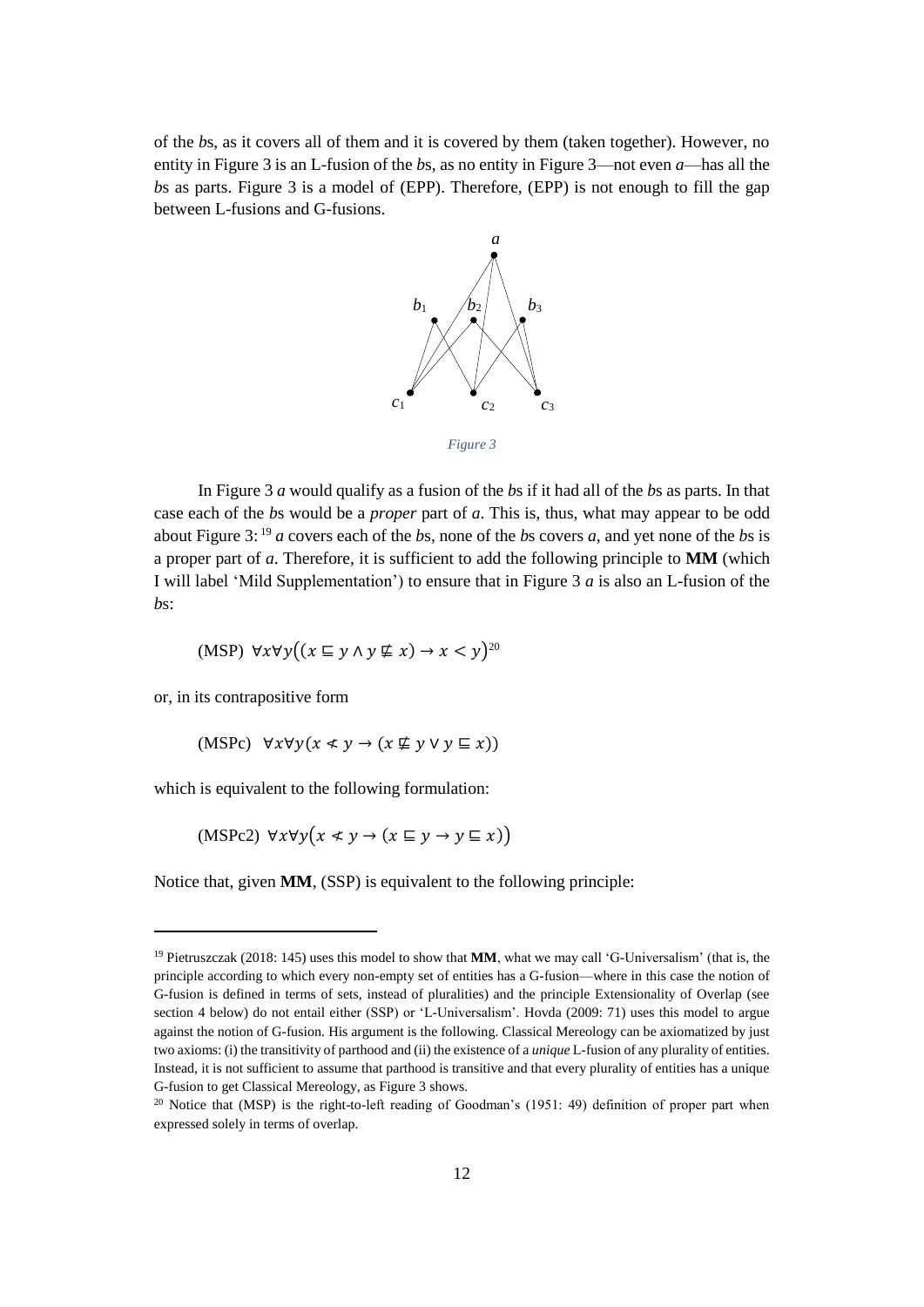(SSP2)  $\forall x \forall y (x \leq y \rightarrow (x \sqsubseteq y \rightarrow x = y))$ 

Therefore, for every *x* and *y* such that *x* is not a proper part of *y* and yet it is covered by *y* we have that, while (SSP2) demands that *x* be *identical* to *y* (thus excluding both models like the one depicted in Figure 1 and in Figure 3), (MSPc2) requires only that *x cover y* (thus excluding only models like the one in Figure 3 and leaving the door open to failure of extensionality).

(MSP) and (EPP) are independent principles. Figure 1 is a model of (MSP) but not of (EPP), while Figure 3 is a model of (EPP) but not of (MSP). Furthermore, as Figure 1 and 3 witness, both (MSP) and (EPP) are weaker than (SSP). However, (under the assumption of **MM**) (SSP) entails both (MSP) and (EPP), while (MSP) and (EPP) jointly entail (SSP):

(15) a. MM, (SSP) 
$$
\vdash
$$
 (MSP)  
b. MM, (SSP)  $\vdash$  (EPP)  
c. MM, (MSP), (EPP)  $\vdash$  (SSP)

The proofs of both (15a) and (15b) are straightforward.<sup>21</sup> The proof of (15c) can be presented as follows. First, we prove that **MM** and (MSP) jointly entail the principle '(OPP)' according to which entities overlapping the same entities have the same proper parts

$$
(\text{OPP}) \quad \forall z (0zx \leftrightarrow 0zy) \rightarrow \forall z (z < y \leftrightarrow z < x)
$$

 $(16)$  **MM.** (MSP) ⊢ (OPP)

 $\overline{\phantom{a}}$ 

*Proof*. Suppose that *x* and *y* overlap the same entities. Suppose, for *reductio*, that some entity *w* is a proper part of only one of them (say, of *x*). *w* is not a proper part of *y*. It follows from (MSP) that either *w* is not covered by *y* or *y* is covered by *w*. Since *w* is a proper part of *x*, everything that overlaps *w* also overlaps *x* (by the transitivity of parthood). But we are assuming that everything that overlaps *x* also overlaps *y*. Therefore, everything that overlaps *w* overlaps *y* so that *w is* covered by *y*. Therefore, *y* is covered by *w*, so that everything that overlaps *y* also overlaps *w*. *w* is a proper part of x. It follows by (WSP) that some entity  $k$  is part of  $x$  and doesn't overlap *w*. Therefore, *k* doesn't overlap *y*. But we are assuming that *x* and *y* overlap the same entities, so that *k* doesn't overlap *x* either. Yet, *k* is a proper part of *x* and

<sup>&</sup>lt;sup>21</sup> *Proof of* (15a): Suppose *x* is covered by *y*. By (SSP), *x* is part of *y*. Suppose, furthermore, that *y* is not covered by *x*. It follows from Leibniz's Law that *x* is different from *y*. Therefore, *x* is a proper part of *y*. We can, thus, conclude that if *x* is covered by *y* and *y* isn't covered by *x*, then *x* is a proper part of *y*.

*Proof of* (15b): Suppose *x* and *y* are two composite entities with the same proper parts. Therefore, every part of *x* overlaps *y*, and every of *y* overlaps *x*. It follows from (SSP) that *x* is part of *y* and *y* is part of *x*. By the antisymmetry of parthood it follows that *x* is identical to y.  $\blacksquare$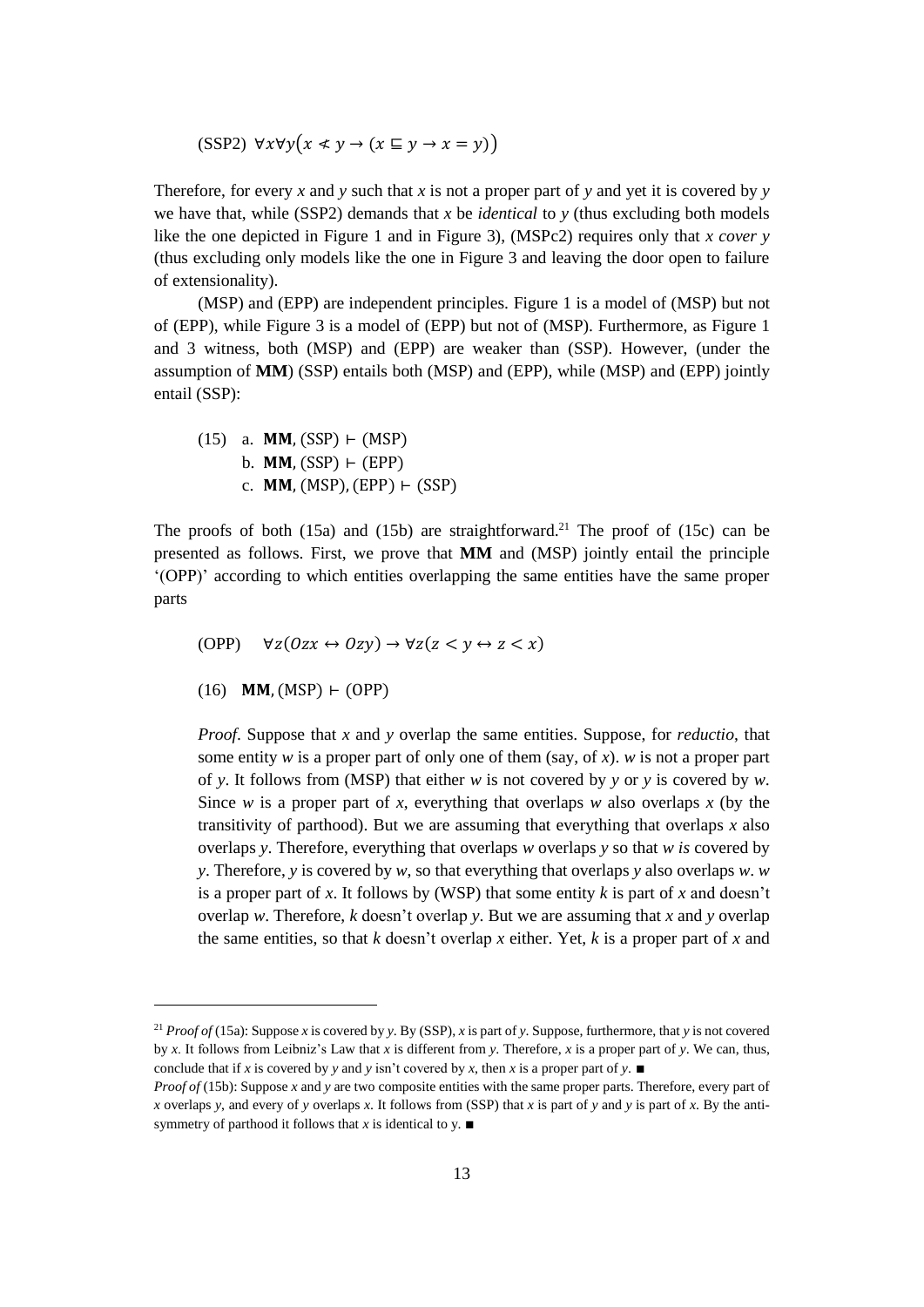so it overlaps *x*. *Contradiction*! Therefore, for every *x* and *y*, if *x* and *y* overlap the same entities they have the same proper parts. ■

Second, we show that **MM**, (MSP), and (EPP) jointly entail (SSP):

(17)  $MM, (MSP), (EPP) \vdash (SSP)$ 

*Proof*. Suppose that *x* is not part of *y* and that yet every part of *x* overlaps *y*. It follows by the transitivity of parthood that everything that overlaps *x* also overlaps *y* or, in other words, that *x* is covered by *y*. Since *x* is not a part of *y*, *x* is not a proper part of *y*. By (MSP) we have that either *x* is not covered by *y* or *y* is covered by *x*. *y* is, thus, covered by *x*. *x* and *y* cover each other. By (OPP) they have the same proper parts. Suppose that *x* is an atom (the reasoning being similar in the case of *y*). *x* is, thus, a part of *y* that is different from *y*. Therefore, *x* is a proper part of *y*. But *x* and *y* have the same proper parts, so that *x* is a proper part of itself, *contra* the irreflexivity of proper parthood. Therefore, *x* and *y* are two different composite entities with the same proper parts. By (EPP), they are identical. *Contradiction*! Therefore, some part of *x* doesn't overlap *y*. By generalization it follows that, for every *x* and *y*, if *x* is not a part of *y*, then some part of *x* doesn't overlap *y*. ∎

From (15) and (Difference-1) it follows, thus, that (MSP) and (EPP) taken together are a further way to express the difference between L-fusions and G-fusions:

(Difference 2) **MM,** (MSP)  $\nvdash$  (EPP) and **MM**, (EPP)  $\nvdash$  (MSP)  $MM, (MSP), (EPP) \vdash (EqLG)$  $MM, (EdLG) \vdash (MSP)$  and  $MM, (EdLG) \vdash (EPP)$ 

# **4. Between Minimal Mereology and Extensional Mereology**

Casati and Varzi (1999) call 'Extensional Mereology' ('**EM**') a theory that is equivalent to **MM**+(SSP) (and, thus, to **MM**+(EPP)+(MSP)). They justify the label 'extensional' with the fact that **EM** rules out countermodels to (EPP) (Casati and Varzi 1999: 40). Other extensionality principles that can be found in the literature are the principles 'Extensionality of Overlap', 'Uniqueness of G-Fusion', and 'Uniqueness of L-Fusion':

```
(EO) \forall x \forall y (\forall z (0zx \leftrightarrow 0zy) \rightarrow x = y)
```
(UGF)  $\forall x \forall y (\exists zz (xF^Gzz \land yF^Gzz) \rightarrow x = y)$ 

(ULF)  $\forall x \forall y (\exists zz (xF^Lzz \land yF^Lzz) \rightarrow x = y)$ 

In addition we also have the principle that Varzi (2008) calls 'Extensionality of Composition':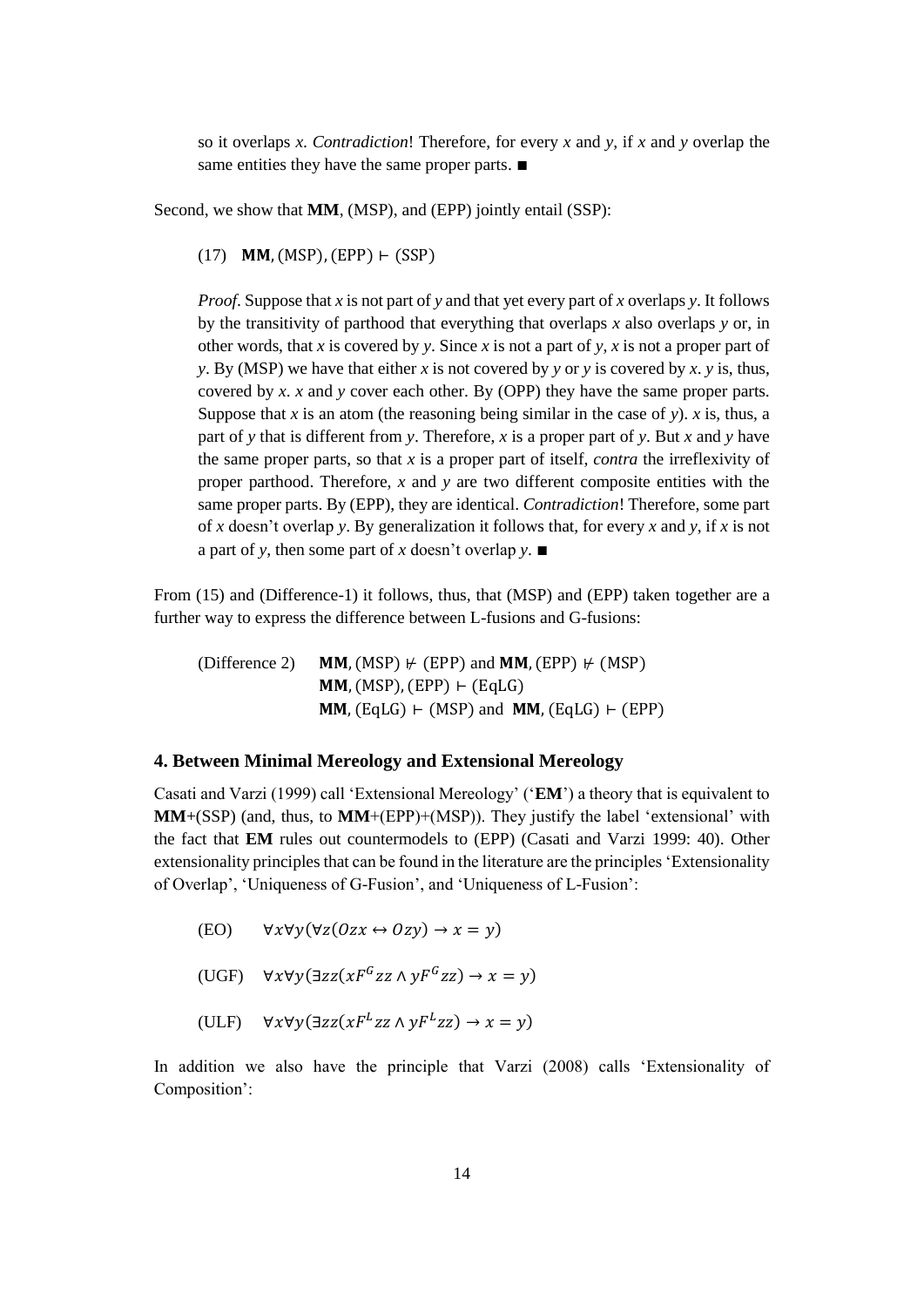(EC) 'If *x* and *y* are composed of the same things, then  $x = y'$  (Varzi 2008: 109)

where

 $\overline{\phantom{a}}$ 

(C) '*x* is composed of the  $zs = df x$  is a [fusion] of the *zs* and the *zs* are pairwise disjoint (i.e., no two of them have any parts in common)' (Varzi 2008: 109; see also van Inwagen 1990: 29)

Letting ' $\mathbb{D}xx$ ' stand for 'the *xx* are pairwise disjoint'

$$
(\mathbb{D}\text{-def}) \quad \mathbb{D}xx =_{df} \forall x \forall y \big( (x \prec xx \land y \prec xx \land x \neq y) \rightarrow \sim Oxy \big)
$$

we can define two notions of composition in this sense, namely, Goodman-composition (or G-composition) and Leśniewski-composition (or L-composition):

$$
(GC) \ xxC^{G}y =_{df} yF^{G}xx \wedge \mathbb{D}xx
$$

$$
(LC) xxCLy =df yFLxx \wedge \mathbb{D}xx
$$

In turn, (GC) and (LC) allow us to state two different versions of Varzi's principle (EC):

$$
\begin{aligned} \text{(EGC)} \quad & \forall x \forall y (\exists zz (zzC^G x \land zzC^G y) \to x = y) \\ \text{(ELC)} \quad & \forall x \forall y (\exists zz (zzC^L x \land zzC^L y) \to x = y) \end{aligned}
$$

Most of the ways in which (with **MM** in the background) (SSP), (EPP), (EO), (UGF), (ULF), (EGC), and (ELC) relate to each other are well-known in the literature. It may be useful to briefly review them in turn:<sup>22</sup>

a) **(**EPP) doesn't entail any of the other principles. For instance, the model depicted in Figure 4 is a model of (EPP) but not a model of either (EO), (UGF), (ULF), (EGC), or (ELC). In fact, although  $a_1$  and  $a_2$  are different, they (i) overlap the same entities



<sup>22</sup> See, among others, Varzi (2008) and Pietruszczak (2018: 174; 2020: 37-42).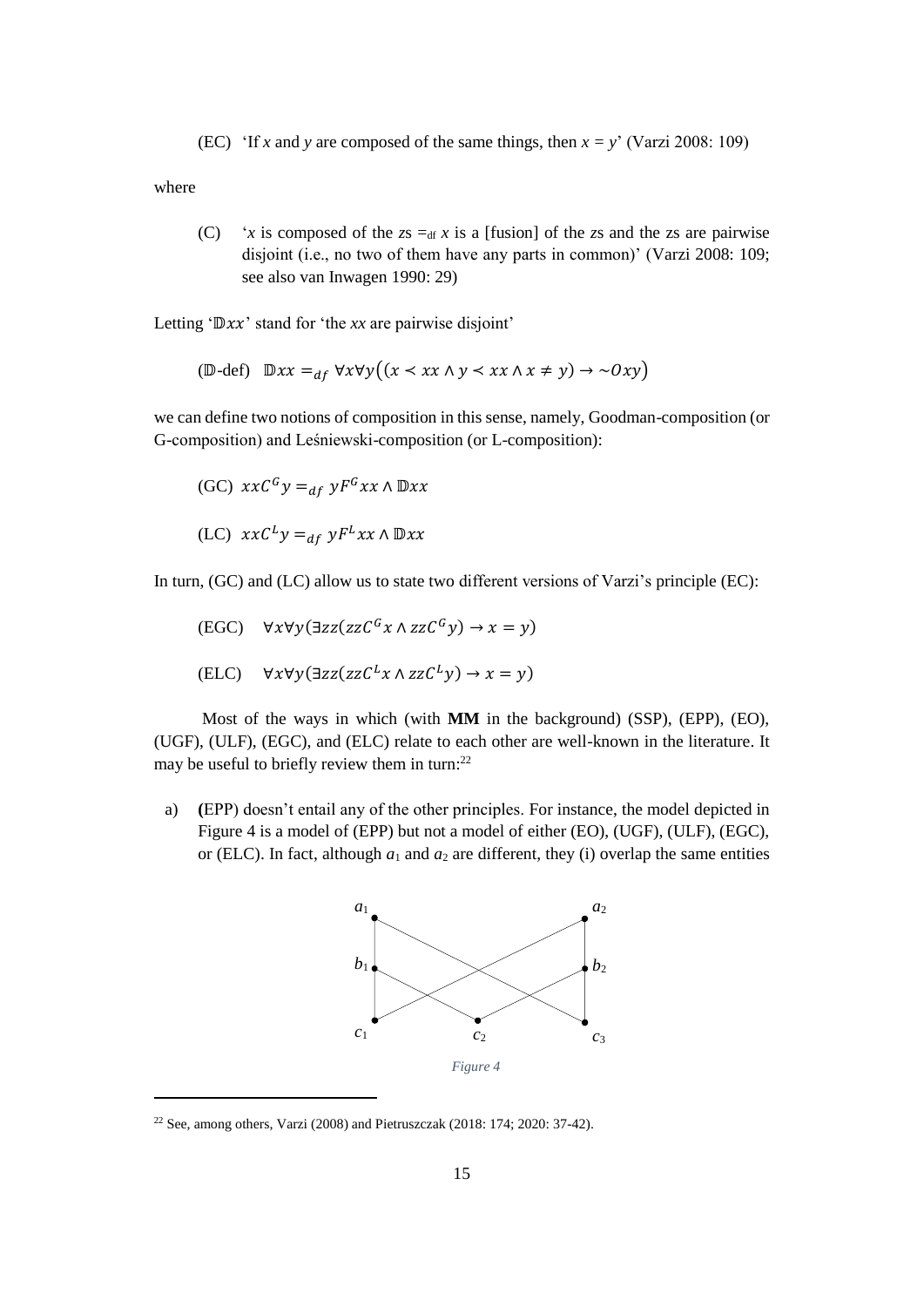(*contra* (EO) and (ii) are both G-fusions and L-fusions of the *c*s (*contra* (UGF), (ULF), (EGC), and (ELC)).

- b) **MM** and (EO) jointly entail **(**EPP):
	- (18) **MM**, (EO)  $\vdash$  (EPP)<sup>23</sup>
- c) **MM**+(EO), **MM**+(UGF), and **MM**+(ULF) are logically equivalent. One elegant way to prove this is due to Pietruszczak (2018: 85-6, 144) and can be briefly reformulated within this framework as follows. <sup>24</sup> First, it is proved from  $\left(\rightlt -$ Transitivity) that if every part of *x* overlaps *y*, then *x* is an L-fusion of the plurality of entities that are parts of both *x* and *y*:
	- (19)  $\forall z(z \leq x \rightarrow Ozy) \rightarrow xF^L(xx.\forall z(z \prec xx \leftrightarrow (z \leq x \land z \leq y))^{25,26}$

Given (19), (EO) can be shown to be equivalent to (ULF), under the assumption of **MM**:

 $(20)$  a. MM,  $(EO)$  ⊢ (ULF) b. **MM**, (ULF)  $\vdash$  (EO)<sup>27</sup>

<sup>&</sup>lt;sup>23</sup> *Proof.* Suppose that *x* and *y* are composite entities having the same proper parts. Suppose, furthermore, that some *z* overlaps, say, *x* but not *y* (the reasoning being identical if we assume that something overlaps *y* but not *x*). Then, there is some *w* that is a common part of *z* and *x* but is disjoint from *y*. *x* has all of its proper parts in common with *y*, and so it clearly overlaps *y*. Therefore, *z* must be a proper part of *x*. But we are supposing that every proper part of *x* is also a proper part of *y*. Therefore, *z* is also a proper part of *y* and, thus, overlaps *y*. *Contradiction*! Therefore, everything that overlaps *x* also overlaps *y*. By (EO) it follows that *x* is identical to *y*. Therefore, if *x* and *y* are composite entities having the same proper parts, they are identical. ■ See also Pietruszczak (2018: 174; 2020: 42).

<sup>&</sup>lt;sup>24</sup> As Pietruszczak (2018: 85-6, 144) shows, it is sufficient to assume that parthood is transitive in order to prove that (EO), (UGF) and (ULF) are equivalent. Notice, furthermore, that **MM**+(EO), **MM**+(UGF), **MM**+(ULF) are all equivalent to **POS**+(EO), **POS**+(UGF), **POS**+(ULF), where in this context **POS** can be taken to be the mereology axiomatised by (<-Transitivity) and (<-Irreflexivity) and entailing thus that proper parthood is a strict partial order (see on this Pietruszczak 2018: 86, 144; 2020: 46, 58).

<sup>&</sup>lt;sup>25</sup> Recall that '*xx*.  $\phi$ *xx*' stands for the plural definite description 'the *xx* that  $\phi$ ' (see footnote 4).

<sup>26</sup> *Proof* (see Pietruszczak 2018: 85). Suppose that every part of *x* overlaps *y* and let the *zz* be the entities that are parts of both *x* and *y*. The *zz* are all part of *x*, so that they comply with the first conjunct of (L-def). Consider an arbitrary part  $k$  of  $x$ .  $k$  overlaps  $y$  and so there is some  $j$  such that  $j$  is part of both  $k$  and  $y$ . By ( $\leq$ -transitivity) *j* is part of both *x* and *y* and so it is one of the *zz*. Therefore, *k* overlaps one of the *zz*. By generalization, every part of *x* overlaps one of the *zz*, so that they comply also with the second conjunct of (L-def). It follows that *x* is an L-fusion of the entities that are parts of both *x* and *y*. ∎

<sup>27</sup> *Proof* (see Pietruszczak 2018: 86). *(20a)*. Assume (EO) and suppose that both *x* and *y* L-fuse the *zz* and that *w* overlaps *x*. Therefore, *w* has a part *k* in common with *x*. By (L-def), *k* overlaps the *zz*. *k* has thus a part *j* in common with some of the *zz*. Each of the *zz* is part of *y*. By (<-transitivity), *j* is part of both *w* and *y*. Therefore, *w* overlaps *y*. It follows that everything that overlaps *x* also overlaps *y*. By symmetry of reasoning we also have that everything that overlaps *y* overlaps *x*. It follows from (EO) that *x* is identical to *y*. (20b). Assume (ULG) and suppose that *x* and *y* overlap the same entities. It follows that every part of *x* overlaps *y* and every part of *y*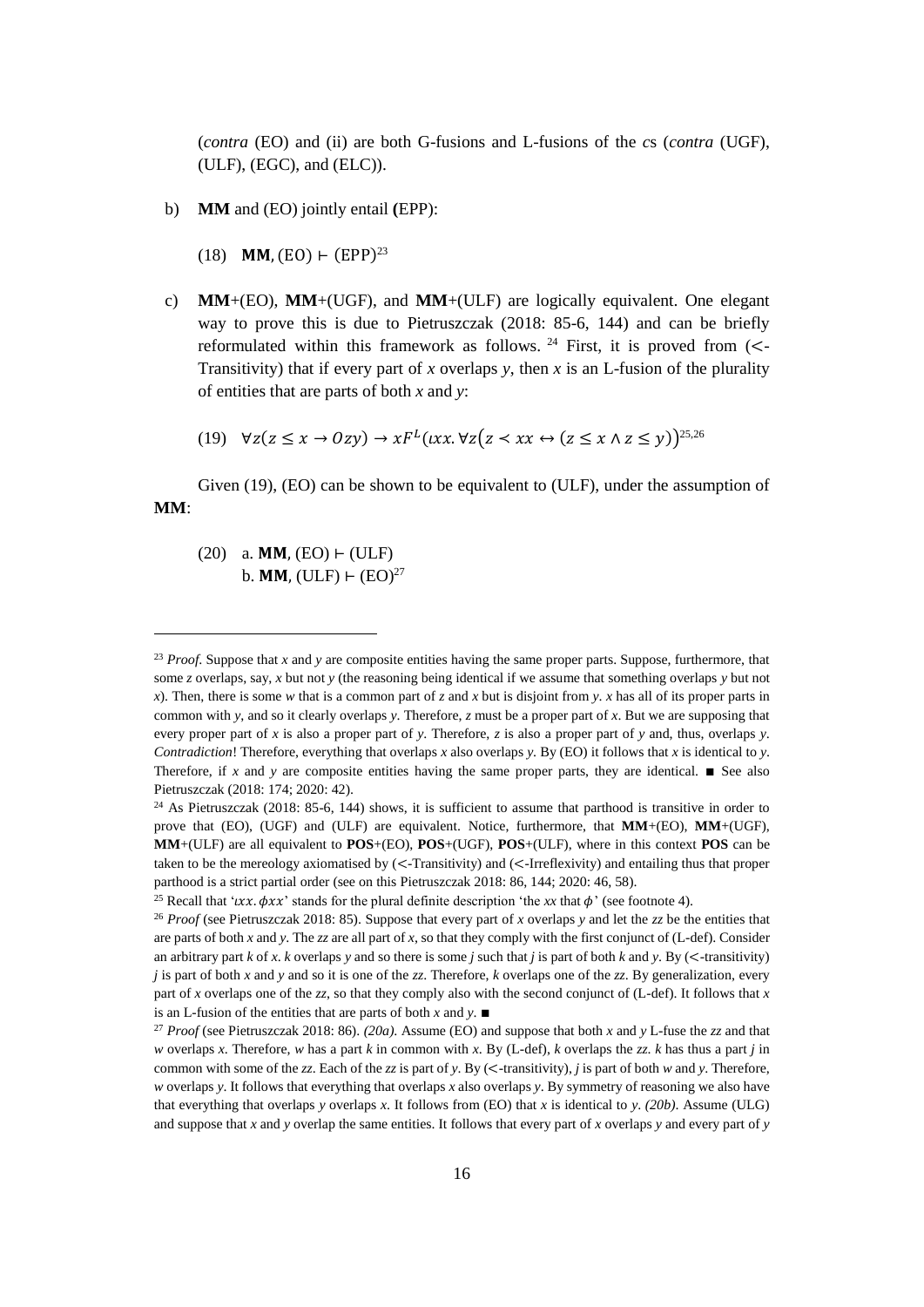Finally, (20) can be used to prove that, given **MM**, (UGF) and (ULF) are equivalent:

(21) **MM,** (UGF)  $\vdash$  (ULF) and **MM**, (ULF)  $\vdash$  (UGF)<sup>28</sup>

d) **EM** isn't entailed by either **MM**+(EO) or **MM**+(ELC):

 $(22)$  MM,  $(EO)$   $\neq$  **EM** and MM,  $(ELC)$   $\neq$  **EM** 

For instance, the model depicted in Figure 3—which is a counter-model to **EM** —is a model of both **MM**+(EO) and **MM**+(ELC).

e) Finally, **EM** entails (EO):

(23) **EM**  $\vdash$  (EO)<sup>29</sup>

In addition to (a)-(e) we clearly have that **MM**+(ULF) entails both (ELC) and (EGC):

(24)  $MM$ , (ULF)  $\vdash$  (ELC) and MM, (UGF)  $\vdash$  (EGC)

Also, it follows directly from the fact that **MM** entails (L-to-G) (see section 1) that (EGC) and **MM** jointly entail (ELC):

 $(25)$  MM,  $(EGC)$  ⊢  $(ELC)$ 

Interestingly, given the axiom of choice it can also be proved that (ELC) and **MM** jointly entail (UGF):

 $(26)$  **MM**,  $(ELC)$  ⊢ (UGF)

 $\overline{\phantom{a}}$ 

overlaps *x*. By (19) we have that both *x* and *y* are an L-fusion of the same plurality of entities, namely, the entities that are part of both *x* and *y*. By (ULG) it follows that *x* and *y* are identical. ■

<sup>28</sup> *Proof* (see Pietruszczak 2018: 144). *Left-to-right*. Assume (UGF) and suppose that both *x* and *y* are an Lfusion of the *zz*. By (L-to-G) (section 1) it follows that they are a G-fusion of the *zz* so that, by (UGF), they are identical. *Right-to-left.* Assume (ULF) and suppose that both *x* and *y* are a G-fusion of the *zz*. By (G-def) it follows that if something overlaps either *x* or *y*, it overlaps the *zz*, and that if something overlaps the *zz*, then it overlaps both *x* and *y*. Therefore, *x* and *y* overlap the same entities. It follows, thus, from (EO)—which, by (20), is equivalent to (ULF)—that *x* and *y* are identical. ∎

<sup>29</sup> *Proof*. Suppose that *x* and *y* overlap the same entities and yet they are different. By the anti-symmetry of parthood, either *x* is not a part of *y* or *y* is not a part of *x*. Suppose that *x* is not a part of *y*. By (SSP) there is a part of *x* that doesn't overlap *y*. But every part of *x* clearly overlaps *x*, so that this means that something overlaps *x* without overlapping *y*. *Contradiction*! The same kind of reasoning applies if we suppose that *y* is not a part of *x*. Therefore, *x* and *y* are identical. ∎ See, also, Pietruszczak (2018: 92-3) for a proof that **EM** entails (ULG).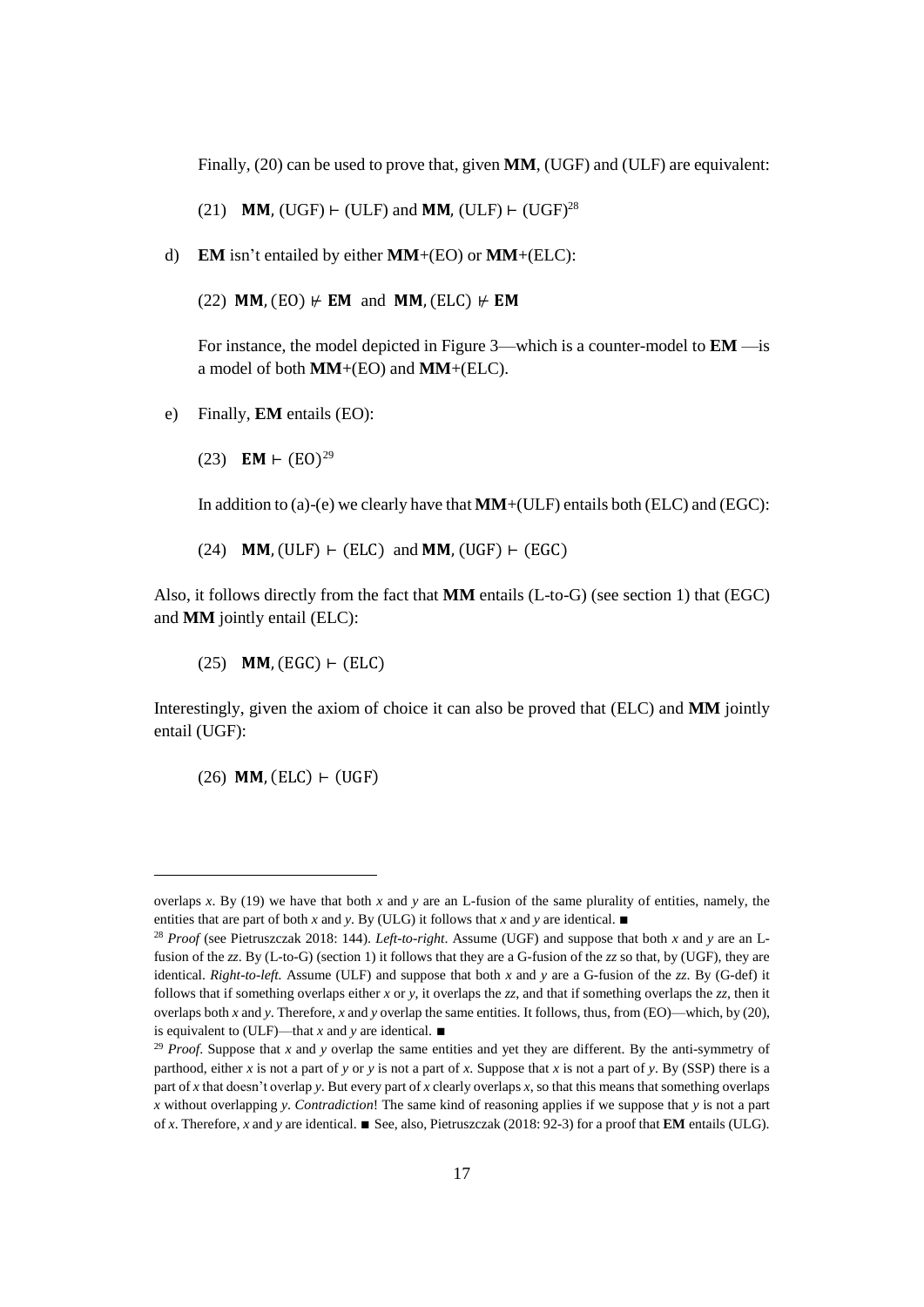*Proof*. *Part I*. Suppose *a* and *b* are both G-fusions of the *zz* (which may or may not be pairwise disjoint). Let *W* be the non-empty set of parts that *a* and *b* have in common, 30 R be a well-order on  $W^{31}$ ,  $e_1$  be the least element of W under R, and S be a subset of W that is defined as follows:

- (i)  $e_1 \in \mathbb{S}$ ;
- (ii)  $\forall x ((x \in W \land (\forall y(yRx \land y \in \mathbb{S}) \rightarrow Dxy)) \rightarrow x \in \mathbb{S})$

(an item in *W* is in  $\mathcal S$  whenever every *R*-smaller item in  $\mathcal S$  is disjoint from it);

(iii) nothing else is a member of  $\mathbb{S}^{32}$ .

We have, thus, the following: (*a*)  $e_1$  is disjoint from any other member of  $\mathbb{S}^{33}$  (b) any two other members  $c$  and  $d$  of  $\mathbb S$  are disjoint.<sup>34</sup> Therefore, the members of  $\mathbb S$  are pairwise disjoint. 35

*Part II*. Suppose that *z* is a part of *a*. If *z* is a member of *S*, then it clearly overlaps some member of  $\mathcal S$  (by  $\leq$ -reflexivity). Suppose that *z* is not a member of  $\mathcal S$ . Since *a* and *b* are G-fusions of the same plurality of entities it follows from (G-def) that they overlap the same entities. By the reflexivity of parthood, *z* overlaps *a*. Therefore, *z* also overlaps  *and has, thus, a part*  $*v*$  *in common with*  $*b*$ *. By the transitivity of parthood*  $*v*$  *is a member* of *W* (namely, the set of entities that are parts of both *a* and *b*; see *Part I*). If *v* is also a member of  $\mathcal S$ , then *z* clearly overlaps some member of  $\mathcal S$  (by  $\leq$ -reflexivity). If *v* is not a member of  $\mathcal S$ , it follows from the definition of  $\mathcal S$  that some member  $w$  of  $\mathcal S$  is such that  $wRv$  and *v* overlaps *w*. Since *v* is part of *z*, the part that *v* has in common with *w* is also part of *z* (by  $\le$ -transitivity) so that *z* overlaps *w*. Therefore, in each of these cases *z* overlaps some member of  $S$ . By generalization, we have that every part of *a* overlaps

l

 $(b) \forall x ((\forall y(yRx \rightarrow f(y) = (1))) \rightarrow f(x) = 1)$ 

<sup>30</sup> We can prove that *W* is non-empty as follows. It follows from the definition of G-fusion that *a* and *b* overlap the same entities. Since overlap is reflexive, *a* and *b* overlap and have, thus, some part in common. ∎

 $31$  The existence of R is guaranteed by the Well-Ordering Theorem, which is equivalent to the axiom of choice (see e.g. Moschovakis 2006: 112).

<sup>&</sup>lt;sup>32</sup> The fact that S is well-defined can be shown as follows. Let f be a function such that, for every part *x* of *b*,  $f(x) = 1$  if it can be decided, given the definition of \$, whether *x* is a member of  $\mathcal{S}(f(x)) = 0$  otherwise). We have that:

 $(a) f(e_1) = 1;$ 

<sup>[</sup>*Proof.* (*a*) From (i) we have that  $e_1 \in S$ . Therefore,  $f(e_1) = 1$ . (*b*) Assume that for every *y*, such that  $yRx$ ,  $f(y) = 1$ . It follows that for every *y*, such that *yRx*, it can be decided, given the definition of *S*, whether *x* is a member of  $\mathcal S$  or not. From (ii) and (iii) in the definition of  $\mathcal S$  we have, thus, that, if for every *y*, such that  $yRx$ and  $y \in \mathbb{S}$ , *x* is disjoint from *y*, then  $x \in \mathbb{S}$ , otherwise  $x \notin \mathbb{S}$ . Therefore,  $f(x) = 1$ . By the Transfinite Induction Theorem (see e.g. Moschovakis 2006: 94) it follows from (*a*) and (*b*) that, for every part *x* of *b*,  $f(x) = 1$ . Therefore, for every part *x* of *b*, the definition of  $\mathcal S$  allows us to decide whether *x* is a member of  $\mathcal S$  or not, so that  $\mathbb S$  is well-defined. ■

<sup>&</sup>lt;sup>33</sup> *Proof.* Suppose x is a member of  $\mathcal{S}$  that is different from  $e_1$ . By (iii), x must satisfy condition (ii). So every member of  $\mathcal S$  that is *R*-smaller than *x* is disjoint from *x*. By (i)  $e_1$  is in  $\mathcal S$ . Being the least element of  $\mathcal S$  under *R*,  $e_1$  is *R*-smaller than *x*, so that  $e_1$  is disjoint from *x*. ■

 $34$  *Proof.* By assumption, both *c* and *d* must satisfy (ii). Since *R* is well-order, we have that either *cRd* or *dRc*. Suppose  $cRd$  (the other case being similar). It follows from (ii) that *d* is disjoint from  $c$ . ■

<sup>&</sup>lt;sup>35</sup> Many thanks to Scott Dixon and Stephan Krämer for feedback on this part of the proof.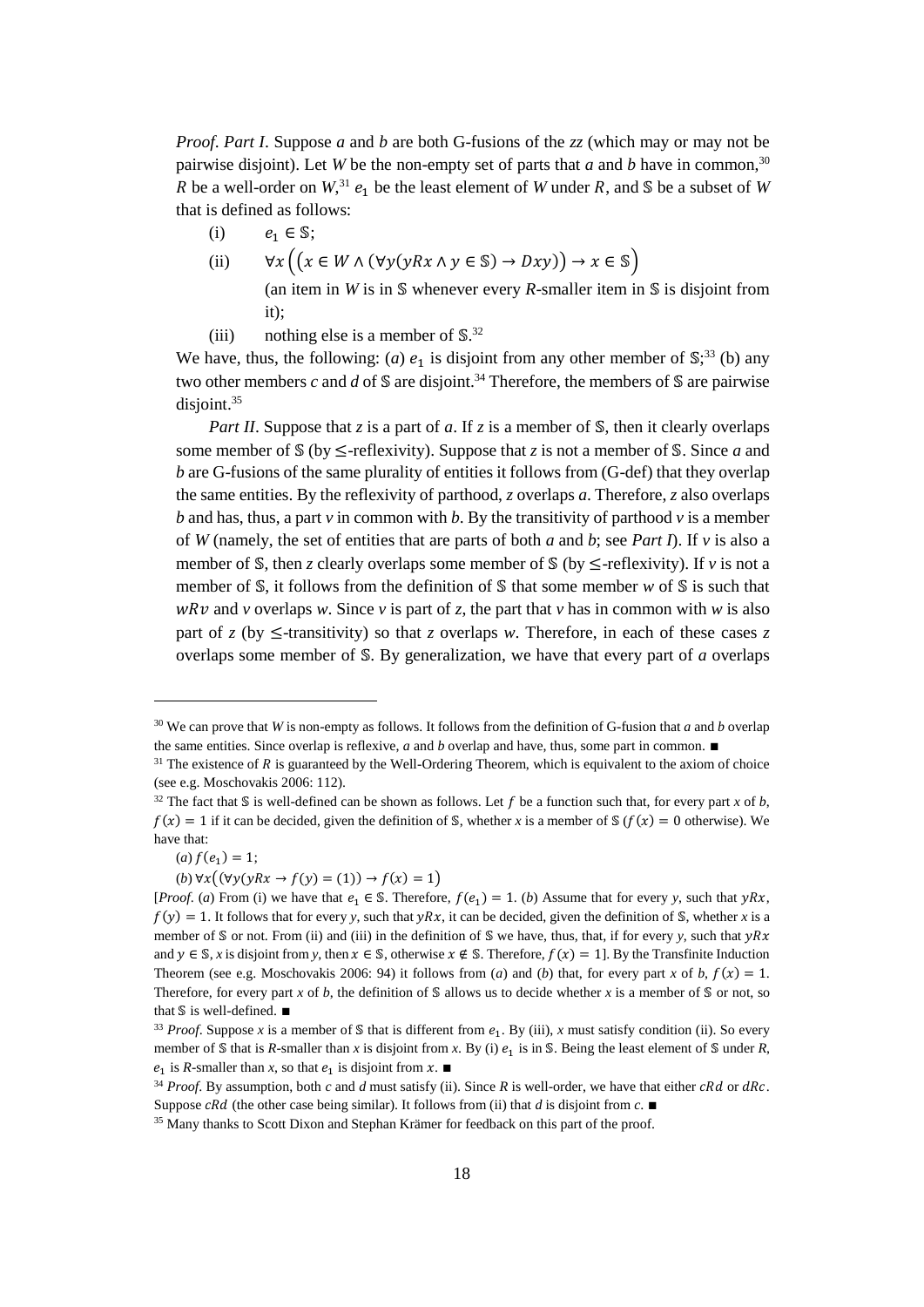some member of S. By symmetry of reasoning, we can also conclude that every part of *b* overlaps some member of S.

*Part III*. Let the *cc* be the plurality of entities that are in S. Each of the *cc* is part of both *a* and *b*. As we just proved in *Part II*, every part of either *a* or *b* overlaps the *cc*. Therefore, both *a* and *b* are an L-fusion of the *cc*. The *cc* are pairwise disjoint. It follows, thus, from (ELC) that *a* and *b* are identical.<sup>36</sup> ■

It follows from (21), (24), and (26) that (*pace* Varzi 2008: 110-1), <sup>37</sup> given **MM**, (EO), (ELC), (EGC), (UGF), and (ULF) are *all* equivalent:

(27) **MM**+(EO)=**MM**+(ELC)=**MM**+(EGC)=**MM**+(UGF)=**MM**+(ULF)

Notice, finally, that **MM**+(EO) doesn't entail **MM**+(MSP):

(28) **MM, (EO)**  $\neq$  **MM**+(MSP)

l

For instance, the model depicted in Figure 3 is a model of **MM**+(EO) but not of **MM**+(MSP).

<sup>&</sup>lt;sup>36</sup> This proof was inspired by a somewhat similar proof (showing that, under the assumption of classical mereology, every G-fusion is a G-composition) discussed by Ballast (2020: §6.3).

<sup>37</sup> Varzi (2008: 110-1) claims that—even assuming **MM** and, thus, (WSP) (which he takes to be a principle that 'expresses a minimal requirement which any relation must satisfy (besides reflexivity, anti-symmetry and transitivity) if it is to qualify as parthood at all'; Varzi 2008: 110)—(ELC) (which he labels '(EC)') *doesn't* entail (ULF) (which he labels '(UC)'). In order to argue for this claim he presents an 'infinite atomless model' (depicted in the figure labelled 'Figure 2' at p. 110) for which (ELC) is true but (ULF) is false. As Varzi himself notices, (ELC) is only *vacuously* true in the model, given that in the model 'everything overlaps everything' (p. 110). However, this means that in the model in question *no* proper part of *any* composite entity complies with (WSP), as every proper part of every composite entity *x* overlaps *all* of *x*'s parts. Therefore, it is false that 'both models [presented at p. 110, including the model depicted in Figure 2] satisfy […] *weak supplementation*' (Varzi 2008: 110).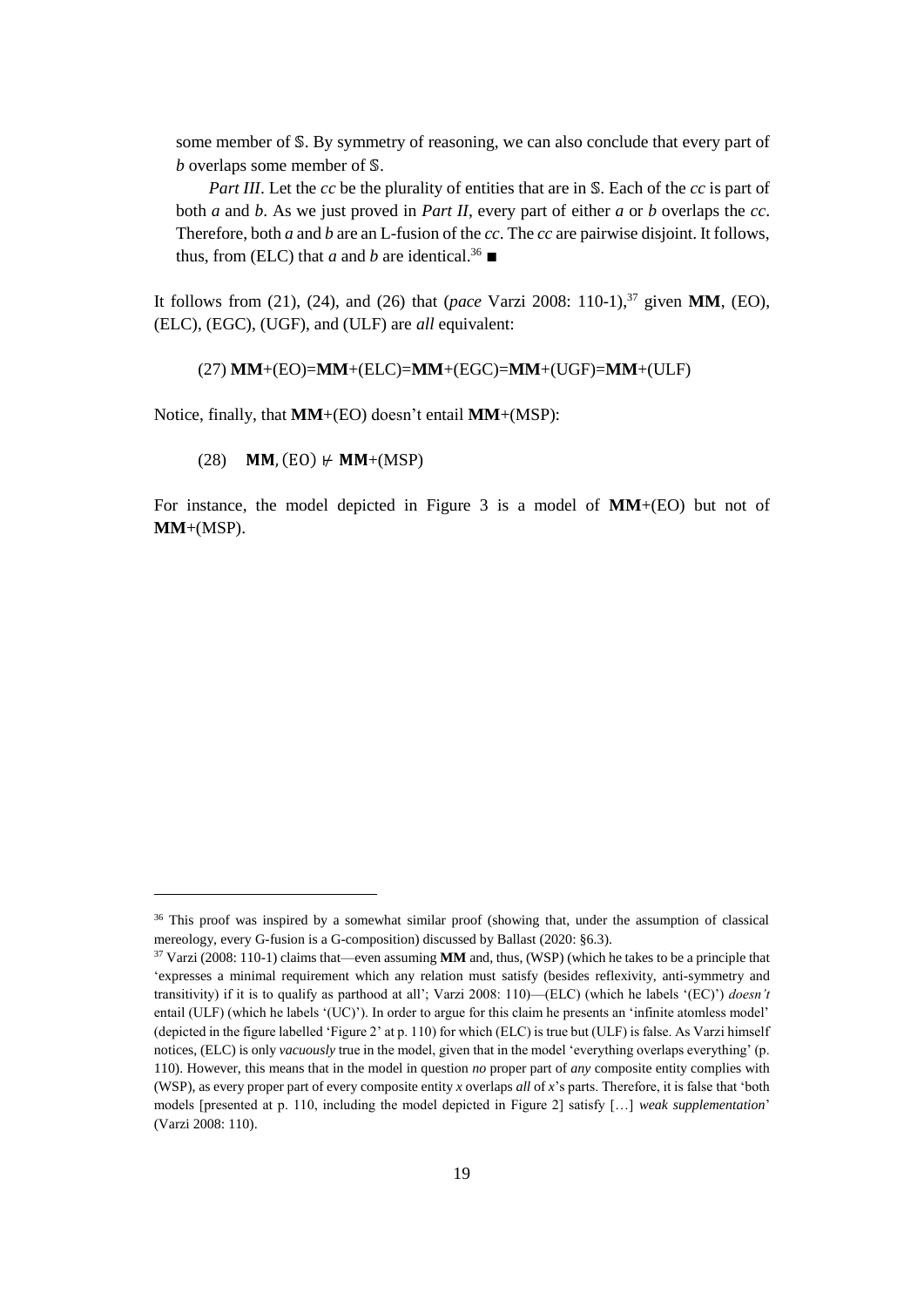

*Figure 5*

Therefore, it can be concluded that that **MM**+(MSP) appears to occupy an interesting place among the theories under consideration (see Figure 5). <sup>38</sup> In fact, while **MM**+(MSP) is a non-extensional mereology that is stronger than **MM**, <sup>39</sup> the only extensional mereology (among those under consideration) that is stronger than **MM**+(MSP) is **EM**.

# **5. Conclusion**

 $\overline{\phantom{a}}$ 

In this paper I have addressed the question concerning the 'difference'—with **MM** in the background—between the notion of Leśniewski fusion and the notion of Goodman fusion. Although it is well known that the Strong Supplementation principle is sufficient to fill this gap, I have argued that this fact can be proved in a way that sheds some interesting light on the relationship between the two notions of fusion. I have also shown how the difference between Leśniewski fusions and Goodman fusions can be broken down into two logically independent components, namely, the well-known principle Extensionality of Proper

<sup>&</sup>lt;sup>38</sup> The diagram depicted in Figure 5 is not meant to be exhaustive. Consider, for instance, that if we add Simons's (1987: 28) 'Proper Parts Principle' (PPP) to **MM**+(EO)

<sup>(</sup>PPP)  $\forall x \forall y ((\exists z(z \leq x) \land \forall z(z \leq x \rightarrow z \leq y) \rightarrow x \leq y))$ 

we obtain a system that is stronger than **MM**+(EO) but weaker than **EM** (see Pietruszczak 2020: 42) (many thanks to an anonymous referee of this Journal).

<sup>39</sup> **MM**+(MSP) is not the strongest mereology containing **MM** but not (EPP). For instance, **MM**+(MSP) could be extended by the addition of the following 'artificially weaker' version of (EPP):

<sup>(</sup>EPP3)  $\forall x \forall y (\exists v \exists w \exists z (v \leq x \land w \leq x \land z \leq x \land v \neq w \land w \neq z \land v \neq z) \rightarrow (\forall z (z \leq x \leftrightarrow z \leq y) \rightarrow x =$ ))

<sup>(</sup>many thanks to an anonymous referee for this Journal).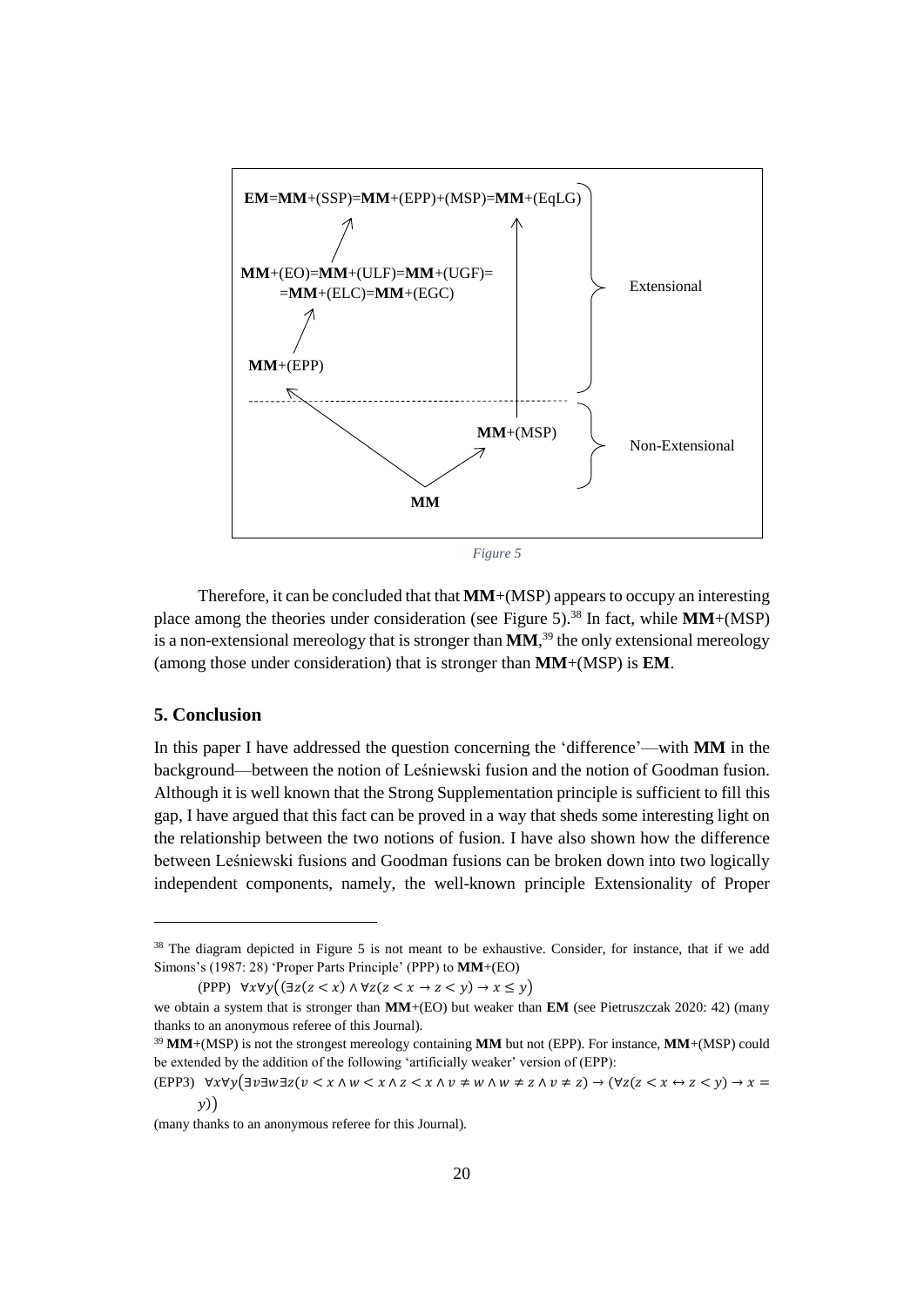Parthood and the lesser-known Mild Supplementation. Finally, the theory combining Minimal Mereology and Mild Supplementation has also emerged as a non-extensional theory that occupies an interesting position in the logical space of theories that are stronger than Minimal Mereology but weaker than Casati and Varzi's (1999) Extensional Mereology.<sup>40</sup>

# **References**

 $\overline{\phantom{a}}$ 

- Ballast, N. (2020). *On the Exact Locations of Multilocated Sums*. B.A. dissertation, University of Hamburg.
- Baxter, D (1988). Identity in the Loose and Popular Sense. *Mind*, 97: 576–82
- Cameron, R. (2014). Parts generate the whole, but they are not identical to it. In A. Cotnoir & D. Baxter (eds.), *Composition as Identity*. Oxford University Press.
- Casati, R. & Varzi, A. (1999). *Parts and Places: The Structures of Spatial Representation*. MIT Press.
- Correia, F. (2005). *Existential Dependence and Cognate Notions*. Philosophia Verlag.
- Correia, F., and Schnieder, B. (2012). Grounding: an opinionated introduction. In Correia F. and Schnieder, B. (Eds.), *Metaphysical Grounding: Understanding the Structure of Reality*, Cambridge University Press: 1–36.
- Cotnoir, A. (2014). Composition as Identity: Framing the Debate. In A. Cotnoir & D. Baxter (eds.), *Composition as Identity*. Oxford University Press.
- Cotnoir, A. (2017). Mutual Indwelling. *Faith and Philosophy*, 34(2):123-51.
- Cotnoir, A. (2018). A Note on Priest's Mereology. *Australasian Journal of Logic* 15(4): 642.
- Cotnoir, A. & Bacon, A. (2012). Non-wellfounded Mereology. *Review of Symbolic Logic* 5(2): 187-204.
- Fine, K. (2001). The question of realism. *Philosophers' Imprint* 1: 1-30.
- Fine, K. (2012). Guide to ground. In Correia F. and Schnieder, B. (Eds.), *Metaphysical Grounding: Understanding the Structure of Reality*, Cambridge University Press: 37-80.
- Gilmore, C. (2010). Sider, the inheritance of intrinsicality, and theories of composition. *Philosophical Studies* 151**,** 177–197.
- Goodman, N. (1951). *The Structure of Appearance*. Harvard University Press, Cambridge (MA). 3rd edition: Reidel, Dordrecht, 1977.
- Gruszczyński, R. (2013). Mereological fusion as an upper bound. *Bulletin of the Section of Logic*, 42:135–149
- Hovda, P. (2009). What Is Classical Mereology? *Journal of Philosophical Logic* 38(1): 55- 82.
- Leonard, H. S. and Goodman, N. (1940) The calculus of individuals and its uses. *The Journal of Symbolic Logic* 5: 45–55.

<sup>&</sup>lt;sup>40</sup> Many thanks to Stephan Krämer and to three anonymous referees for this Journal for very helpful feedback that helped improve the paper. Special thanks to Scott Dixon for discussion on these and related topics.